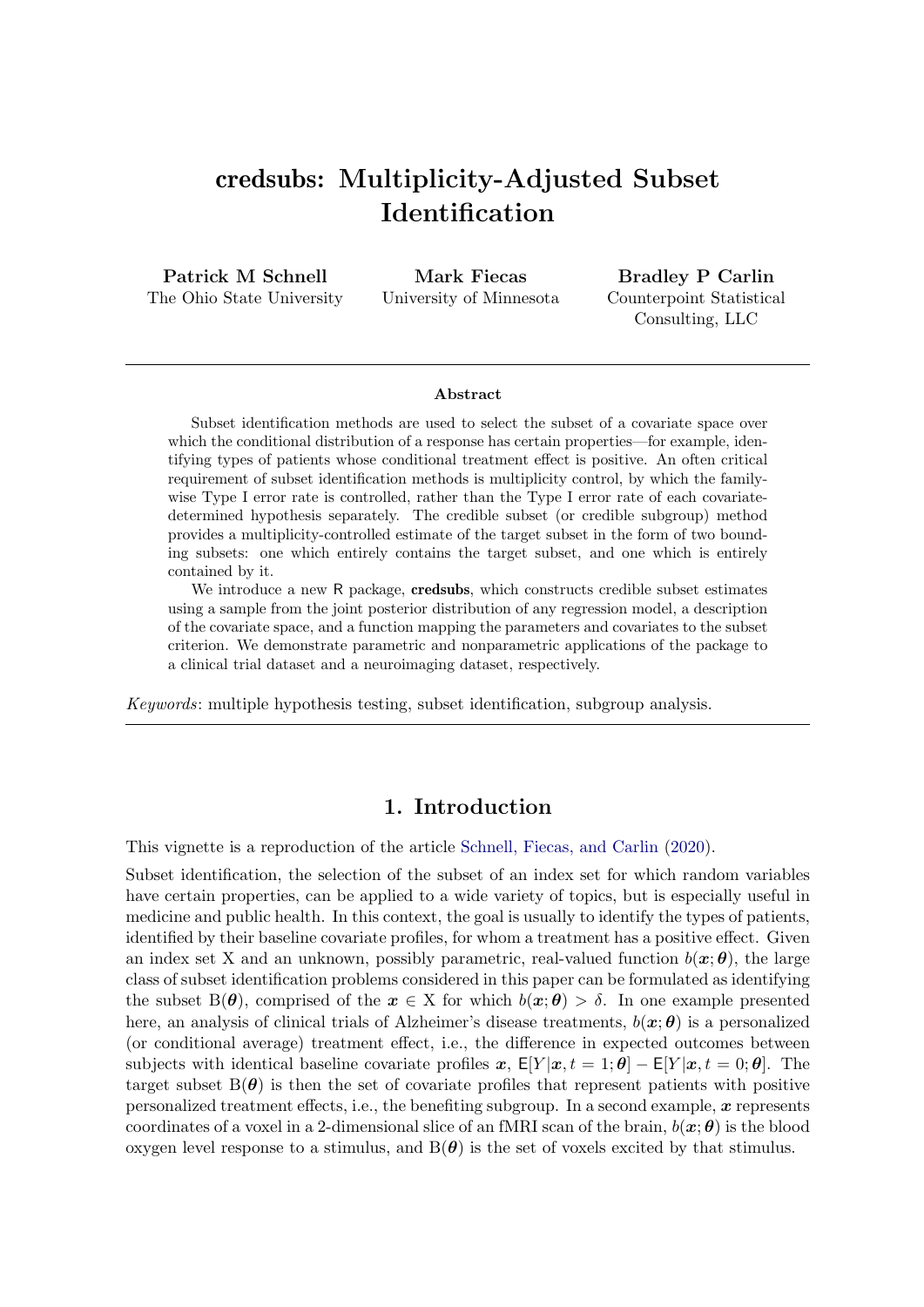The subset identification problems considered here can be seen as collections of tests of the hypotheses  $H_x = {\theta : b(x; \theta) \le \delta}$ . The subset  $B(\theta)$  is then the x for which the  $H_x$  are false, and a natural estimate  $\hat{B}$  is the set of x for which the hypotheses are rejected by some test. However, in many cases the outcome of the family of tests as a whole is of interest. In particular, it may be desirable to control the probability that at least one member of B is not b truly in B, or that at least one member of B is not placed in  $\hat{B}$ . This article introduces the R package credsubs, available on CRAN [\(Schnell and Carlin 2017\)](#page-21-1), based on the "credible subgroups" methods developed by [Schnell, Tang, Offen, and Carlin](#page-21-2) [\(2016\)](#page-21-2), [Schnell, Tang,](#page-21-3) Müller, and Carlin [\(2017\)](#page-21-3), and Schnell, Müller, Tang, and Carlin [\(2018\)](#page-21-4). Given a sample from the joint posterior distribution of the  $b(x; \theta)$  or the information necessary to construct one, the method constructs an estimator (D, S) with the property that  $P[D \subseteq B(\theta) \subseteq S|data] \geq 1-\alpha$ , thereby controlling multiplicity in both dimensions mentioned above. In most common cases, the estimator also has the frequentist property that  $P[D \subseteq B(\theta_0) \subseteq S|\theta_0] \geq 1 - \alpha$ .

The original credible subgroups methodology focused on identification of patient populations who benefit from treatment. This subgroup identification problem is one among many related problems under the umbrella of subgroup analysis, and credible subgroups is one among many possible approaches to addressing it. The broad problem of subset identification presented here is a generalization of subgroup identification as it appears in medicine. Broadly, subgroup analysis in medicine is concerned with treatment effects that may be heterogeneous among different subsets of the patient population, and includes problems such as detecting such heterogeneity, estimating treatment effects in subgroups, identifying subgroups that are anomalous in some way, identifying subgroups with positive average treatment effects, and identifying baseline covariate profiles that correspond to positive personalized treatment effects. It is especially important for our purposes to distinguish between the final two problems. Suppose that for the purpose of prescribing treatment for a particular condition, patients are characterized by their sex and a particular biomarker status. If biomarker-positive male patients benefit from treatment, and there is no effect for other patients, then the answer to the former problem is that three subgroups of the population have positive average treatment effects: male patients, biomarker-positive patients, and biomarker-positive male patients. However, the answer to the latter problem is that the only baseline covariate profile corresponding to a positive personalized treatment effect is that of biomarker-positive male patients.

As described in [Schnell](#page-21-2) *et al.* [\(2016\)](#page-21-2), there exist many approaches to benefiting subgroup identification. These include direct Bayesian inference from linear models with skeptical priors on interaction effects [\(Simon 2002\)](#page-21-5), and tree-based or "flowchart-style" approaches such as classification and regression trees [\(Breiman, Friedman, Stone, and Olshen 1984;](#page-20-0) [Chipman,](#page-20-1) [George, and McCulloch 1998\)](#page-20-1). A recent survey of variations on these approaches is given in Zhang, Seibold, Vettore, Song, and François [\(2018\)](#page-21-6), along with examples in R. In principle, the credible subsets approach may be applied on top of any modeling technique from which a sample from the joint posterior of  $b(x; \theta)$  can be obtained.

The scope of this package includes only the construction of the estimator given properly formatted regression output. It does not include functionality for fitting any regression models. Packages that provide output in forms that facilitate use of this package include those which can directly produce a sample from the joint posterior of the regression surface, such as the BayesTree [\(Chipman and McCulloch 2016\)](#page-20-2) package implementing Bayesian additive regression trees (BART) [\(Chipman, George, and McCulloch 2010\)](#page-20-3), and interfaces to hierarchical model samplers such as R2OpenBUGS [\(Sturtz, Ligges, and Gelman 2005\)](#page-21-7), rjags [\(Plummer](#page-21-8)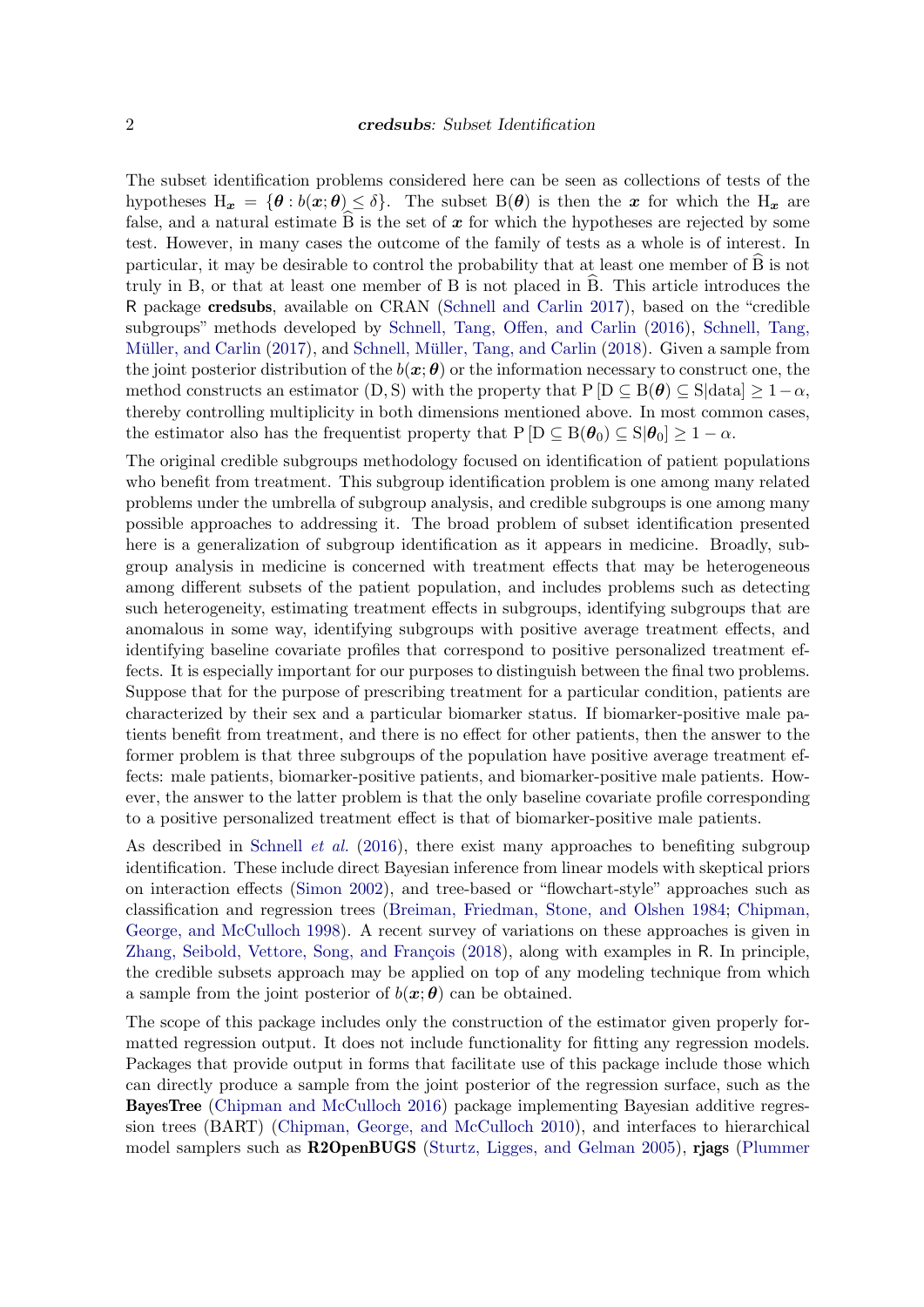[2013\)](#page-21-8), nimble [\(de Valpine, Paciorek, Turek, Anderson-Bergman, and Lang 2016\)](#page-20-4), INLA [\(Mar](#page-21-9)[tins, Simpson, Lindgren, and Rue 2013\)](#page-21-9), and rstan [\(Stan Development Team 2016\)](#page-21-10), which give samples from the joint posterior of the parameters.

The rest of this article proceeds as follows. Section [2](#page-2-0) gives a brief overview of the credible subsets estimator's definition and construction. Section [3](#page-4-0) illustrates the basic usage of the package for a parametric example analysis of an Alzheimer's disease clinical trial dataset. Section [4](#page-15-0) presents a nonparametric example analysis of a neuroimaging dataset. Finally, Section [5](#page-19-0) concludes with a discussion.

## 2. Credible subsets

#### <span id="page-2-0"></span>2.1. Definition

Given a covariate space X consisting of points x, and a real-valued function  $b(x; \theta)$  possibly parameterized by  $\theta$ , the credible subsets method is concerned with estimating the set  $B(\theta) \equiv$  $\{x : b(x; \theta) > \delta\}$ , i.e., the subset of the covariate space for which b exceeds some threshold. The method constructs a credible subset pair  $(D, S)$  with the aim that  $D \subseteq B(\theta) \subseteq S$ . The set D is termed the exclusive credible subset and is intended to contain only covariate points for which  $b(x; \theta) > \delta$ , and the set S is termed the inclusive credible subset and is intended to contain every covariate point for which  $b(\mathbf{x}; \boldsymbol{\theta}) > \delta$ .

The credible subset pair is constructed from a sample from the joint posterior distribution of  $b(\mathbf{x}; \theta)$ , written compactly as  $b(\mathbf{X}; \theta)$ . The pair may be interpreted in the Bayesian sense that  $P(D \subseteq B(\theta) \subseteq S|data) \geq 1-\alpha$ . However, under the construction of  $(D, S)$  from simultaneous confidence or credible bands detailed below, pairs constructed from a posterior sample often have asymptotic frequentist interpretations.

In most applications,  $b(x; \theta)$  is estimated via regression of a response Y onto the covariate space. In the original credible subgroups usage,  $b(\mathbf{x}; \theta) \equiv E[Y|\mathbf{x}, t = 1; \theta] - E[Y|\mathbf{x}, t = 0; \theta]$ , i.e., the conditional treatment effect  $(t = 1$  versus  $t = 0$ . Thus, setting  $\delta = 0$ ,  $B(\theta)$  is the subgroup of patient types having positive conditional treatment effects.

#### 2.2. Construction

In this section we present the construction of credible subsets in the Bayesian framework. We suppress dependence on both  $\theta$  and Y in our notation, and unless otherwise stated, all distributions are posterior.

Credible subset pairs are constructed primarily through simultaneous credible bands, i.e, upper and lower bound surfaces  $u(X)$  and  $l(X)$  constructed so that the entirety of the regression surface  $\mathbf{b}(X)$  lies between them with posterior probability  $1-\alpha$ . If the marginal distributions of the  $\mathbf{b}(\bm{x})$  are bell-shaped (e.g.,  $\mathbf{b}(X)$  is multivariate normal or multivariate t), then a familiar form generalized from [Uusipaikka](#page-21-11) [\(1983\)](#page-21-11) may be used to construct the band:

<span id="page-2-1"></span>
$$
[l(\boldsymbol{x}), u(\boldsymbol{x})] = \bar{b}(\boldsymbol{x}) \pm W_{\alpha, \mathbf{X}}^* \sqrt{\text{Var}[b(\boldsymbol{x})]},
$$
\n(1)

where  $\bar{b}(x)$  and Var  $[b(x)]$  are the posterior mean and variance, respectively, of  $b(x)$  at each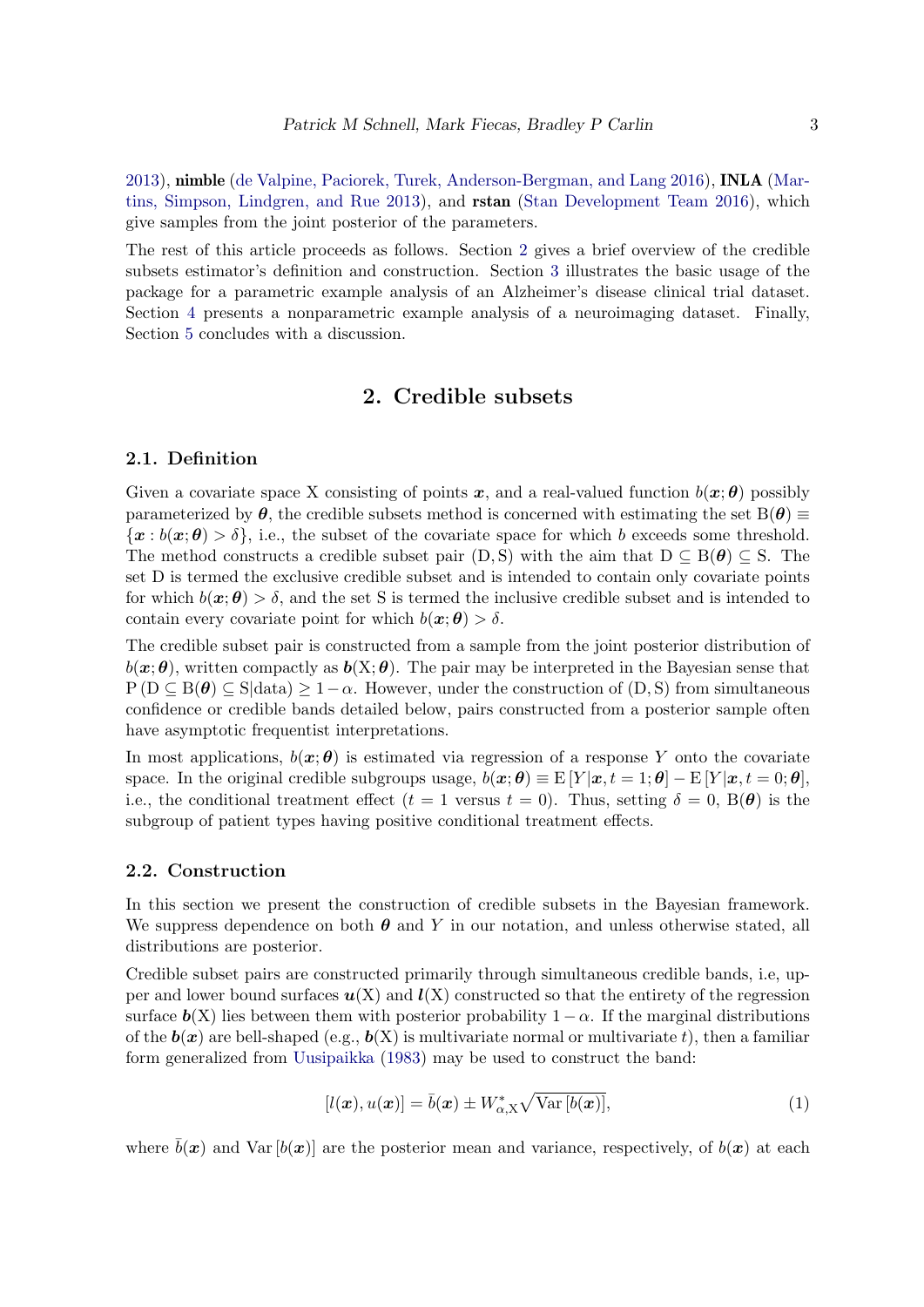x, and  $W_{\alpha,X}^*$  is the  $1-\alpha$  quantile of

$$
W_{\mathbf{X}} = \max_{\mathbf{x} \in \mathbf{X}} \frac{|b(\mathbf{x}) - \bar{b}(\mathbf{x})|}{\sqrt{\text{Var}[b(\mathbf{x})]}}.
$$
\n(2)

In cases where the marginals of the  $b(x)$  are not so well-behaved (for example, if they are discrete or multimodal) a quantile-based band may be used instead. For a fixed  $x$  temporarily suppressed in notation, let  $F_B(b) = P[B \leq b]$  be the cumulative distribution function of b,  $G_b(b) = P[B < b]$  be its left-continuous counterpart, and  $F_B^{-1}(p) = \inf \{b : p \le F_B(b)\},\$  $G_B^{-1}(p) = \sup \{b : p \geq G_B(b)\}\$ be their inverses. We may then use the simultaneous credible band given by [Schnell](#page-21-4) et al. [\(2018\)](#page-21-4):

<span id="page-3-1"></span>
$$
[l(\boldsymbol{x}), u(\boldsymbol{x})] = \left[F_{b(\boldsymbol{x})}^{-1} \left(1 - W_{\alpha, \mathrm{X}}^*\right), G_{b(\boldsymbol{x})}^{-1} \left(W_{\alpha, \mathrm{X}}^*\right)\right],\tag{3}
$$

where  $W_{\alpha,X}^*$  is the  $1-\alpha$  quantile of

$$
W_{\mathbf{X}} = \max_{\boldsymbol{x} \in \mathbf{X}} \max \left\{ 1 - F_{b(\boldsymbol{x})} \left[ b(\boldsymbol{x}) \right], G_{b(\boldsymbol{x})} \left[ b(\boldsymbol{x}) \right] \right\}. \tag{4}
$$

In either case, the distribution and quantile function of  $W_X$  may be estimated from the posterior sample of  $b(X)$ . Credible subsets may be constructed as  $D = \{x : l(x) > \delta\}$  and  $S =$  ${x : u(x) \geq \delta}$ . Under mild regularity conditions [\(Gelman, Carlin, Stern, Dunson, Vehtari,](#page-20-5) [and Rubin 2013;](#page-20-5) [Carlin and Louis 2009\)](#page-20-6), the posterior of  $b(X)$  corresponds asymptotically to the sampling distribution of its maximum likelihood estimate, thus the Bayesian simultaneous credible bands and credible subset pairs are interpretable in the frequentist sense.

When interpreting credible subset pairs in the frequentist sense, the estimate may be improved by using a step-down testing procedure similar to the Holm-Bonferroni procedure [\(Holm](#page-20-7) [1979\)](#page-20-7). For a given covariate vector x, let  $H_x = {\theta : b(x) = \delta}$  be the null hypothesis that  $b(x) = \delta$ . Then Algorithm [1](#page-3-0) controls the overall Type I error rate at  $\alpha$ .

#### Algorithm 1 Step-Down Procedure

<span id="page-3-0"></span>1 Let  $M = 1$ ,  $T_0 = X$ , and  $R_0 = \emptyset$  be the starting iteration, base test set, and base rejection set, respectively;

#### 2 repeat

- 3 Let  $T_M = T_{M-1} \setminus R_{M-1} = X \setminus (\bigcup_{m < M} R_m)$  be the new test set;
- 4 Construct a two-sided  $1 \alpha$  restricted covariate space simultaneous confidence band [\(1\)](#page-2-1) or [\(3\)](#page-3-1) for  $b(x)$  over all  $x \in T_M$ ;
- 5 Let R<sub>M</sub> be the set of x for which the band does not contain  $\delta$ ;
- 6 Increment  $M$ ;
- 7 until  $\mathrm{R}_M = \emptyset$ ;
- 8 Reject H<sub>x</sub> for all  $x \in \bigcup_{m \leq M} R_m$ .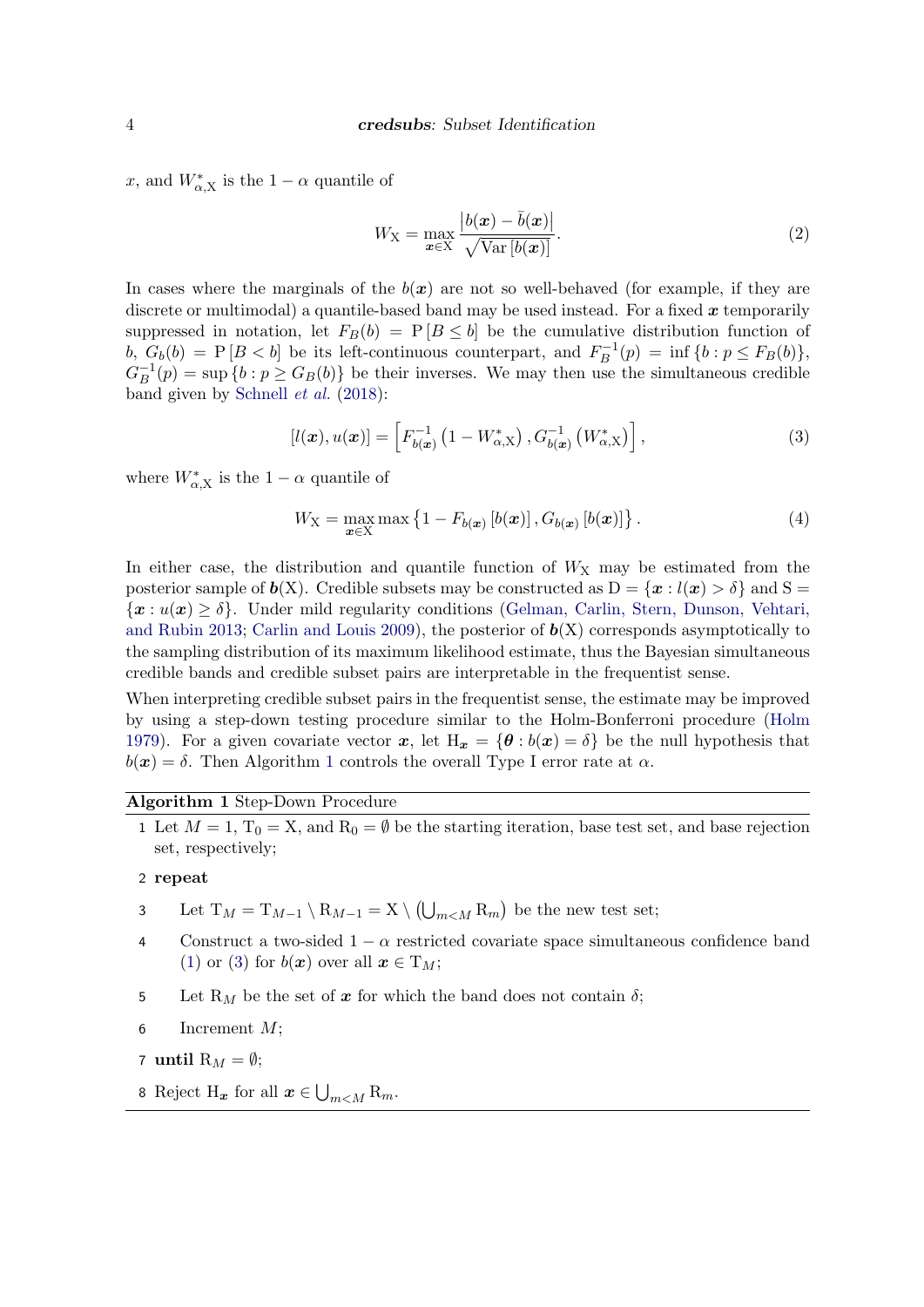In words, the step-down procedure reconstructs the simultaneous credible band on the smaller subset of X for which previous iterations did not reject  $H_x$ . The proof of validity for this procedure relies on showing that it is a closed testing procedure [\(Marcus, Peritz, and Ruben](#page-21-12) [1976\)](#page-21-12), in part by noting that  $W^*_{\alpha,V} \leq W^*_{\alpha,U}$  for  $V \subset U$ . If  $H_{\boldsymbol{x}}$  is rejected, we may place  $\boldsymbol{x}$  in D when the lower credible bound at x was greater than  $\delta$ , and  $S^{\complement}$  (the complement of S) when the upper bound was less than  $\delta$ . If  $H_x$  is not rejected, we leave x in S \ D.

## 3. Package

<span id="page-4-0"></span>This section describes the use of the package's three main functions:

- $\sin$  cred.band, which constructs simultaneous credible bands according to [\(1\)](#page-2-1) or [\(3\)](#page-3-1);
- credsubs, which determines the membership of each covariate point in the exclusive and inclusive credible subsets using the step-down procedure described by Algorithm [1;](#page-3-0)
- credsubs.level, which determines the maximum credible level at which each covariate point is a member of either D or  $S^{\complement}$

It is important to note that this package provides functionality only for constructing credible subsets given a sample from the posterior of  $b(X; \theta)$ , or of the parameters necessary to construct them. The package provides no functionality for producing a regression fit in the first place, which is intended to be handled by software of the user's choice, as long as it can provide the input necessary for the credsubs package. In this section, we analyze a dataset from four clinical trials of Alzheimer's disease treatments, using nimble as the modeling package.

The clinical trials of Alzheimer's disease treatments were carried out by AbbVie, Inc., and originally analyzed in the context of credible subsets in [Schnell](#page-21-4) et al. [\(2018\)](#page-21-4). The experimental treatment arms have been excluded, leaving the placebo  $(T = 0)$  and standard of care  $(T = 1)$ 1) arms. Although the standard of care is palliative rather than disease-modifying, it is expected to alleviate symptoms, including worsening of the cognitive endpoint used in the trials. The primary endpoint  $Y$  is improvement in cognitive function from baseline, and the covariates making up  $x$  are sex, carrier status of a genetic biomarker, baseline severity, and rate of cognitive decline since diagnosis. The quantity of interest for defining the benefiting population is the personalized treatment effect (PTE),  $b(x; \theta) \equiv E[Y | x, t = 1; \theta] - E[Y | x, t =$ 0;  $\theta$ , not to be confused with the improvement of individual subjects assigned to the treatment arm.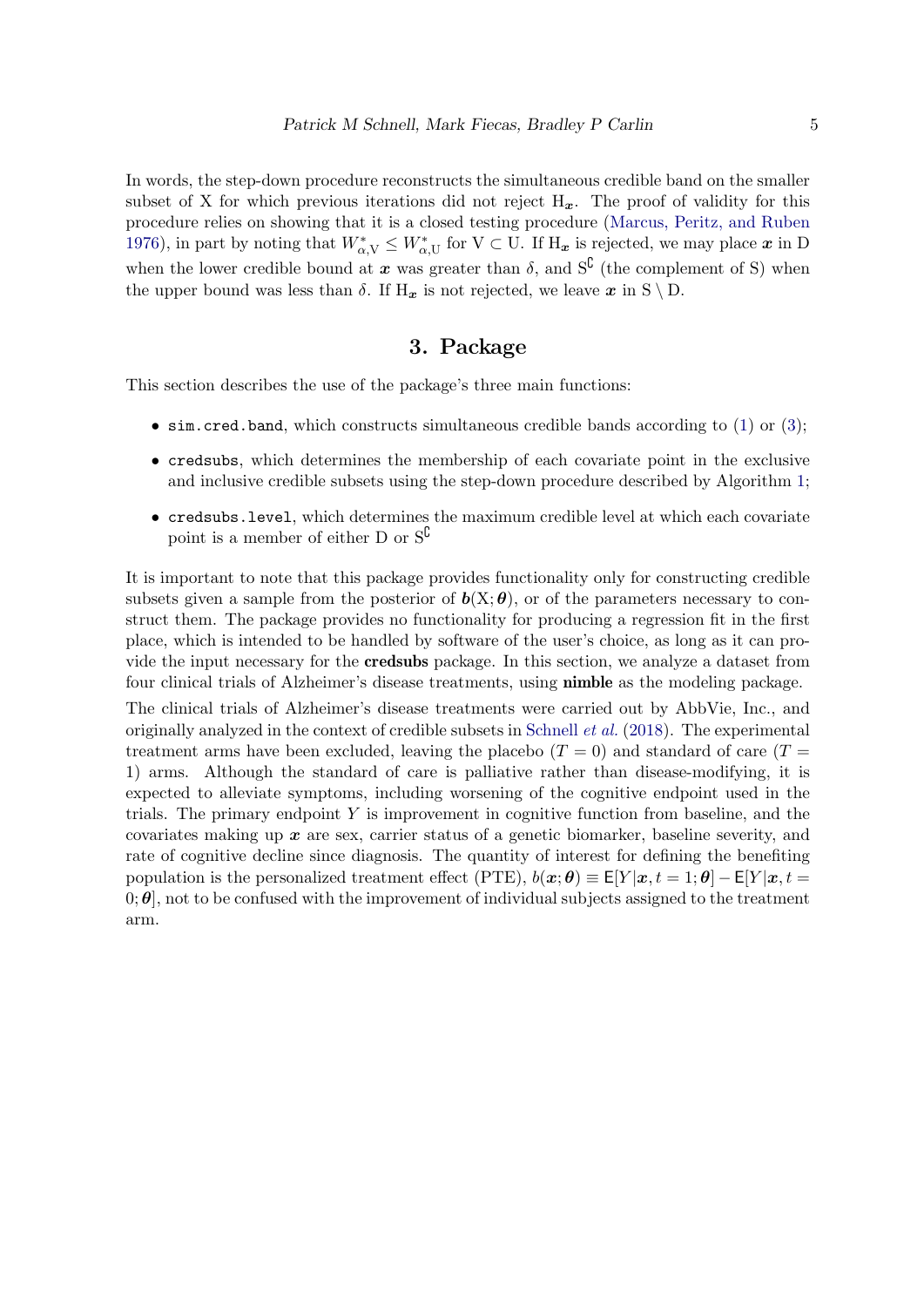#### 3.1. Formatting input

Each of the three main functions relies on the same three primary input objects:

- params, a matrix whose rows are draws from the posterior of  $\boldsymbol{b}(X;\boldsymbol{\theta})$ , or of  $\boldsymbol{\theta}$ ;
- $\bullet$  design, a matrix whose rows represent points in the covariate space X;
- FUN, a function which takes as arguments a row of design and the entirety of params and returns the corresponding sample from the posterior of  $b(\mathbf{x}; \theta)$ .

By default, design is set to NULL, in which case params is taken to be a sample from the posterior of  $b(X; \theta)$  and FUN is ignored. If design is not NULL, params is taken to be a sample from the posterior of  $\theta$ . Also by default, FUN is set to function(x, params) { params  $\frac{2\pi}{3}$  $t(x)$ , so that a linear model is assumed whenever design is provided and FUN not otherwise specified. The outputs of each function are aligned with the rows of design if not NULL, and with the columns of params otherwise.

Note that params and design are matrices rather than data frames, and will be used in computations as such. Each function will attempt to coerce objects supplied to the params and design arguments to matrices via data.matrix(). In particular, vectors will be interpreted as matrices with a single column, and factors will be replaced by their numerical codes (so "dummy variable" or other coding schemes must be applied manually).

To begin our example, we load the data and reform it to be used by **nimble**. The **nimble** R package allows models to be specified in a manner similar to that of the BUGS language, can automatically configure an MCMC sampler, and compile to C. We take use the BUGS model specification here for clarity, and in Section [4](#page-15-0) take advantage of another feature: new data sets can be associated with the compiled model and sampler without recompilation.

```
R> library("nimble")
R> library("credsubs")
R> set.seed(1)
R> data("alzheimers")
R> head(alzheimers)
R> alzheimers$Treatment <- as.numeric(alzheimers$Treatment) - 1
R> alzheimers$Sex <- as.numeric(alzheimers$Sex) - 1
R> alzheimers$Carrier <- as.numeric(alzheimers$Carrier) - 1
R> alzheimers$Severity <- scale(alzheimers$Severity)
R> alzheimers$Decline <- scale(alzheimers$Decline)
        Treatment Severity Decline Sex Carrier Improvement
1 Placebo 22.0000 3.9834 F CARRIER -3.6667
2 Standard of Care 34.6667 2.4624 M NON-CARRIER 14.0000
3 Standard of Care 27.6667 1.0639 F NON-CARRIER 12.3333
4 Placebo 34.0000 4.8407 M CARRIER 5.0000
5 Placebo 34.3333 4.2348 F NON-CARRIER 5.6667
6 Standard of Care 28.6667 2.9314 M NON-CARRIER -1.0000
```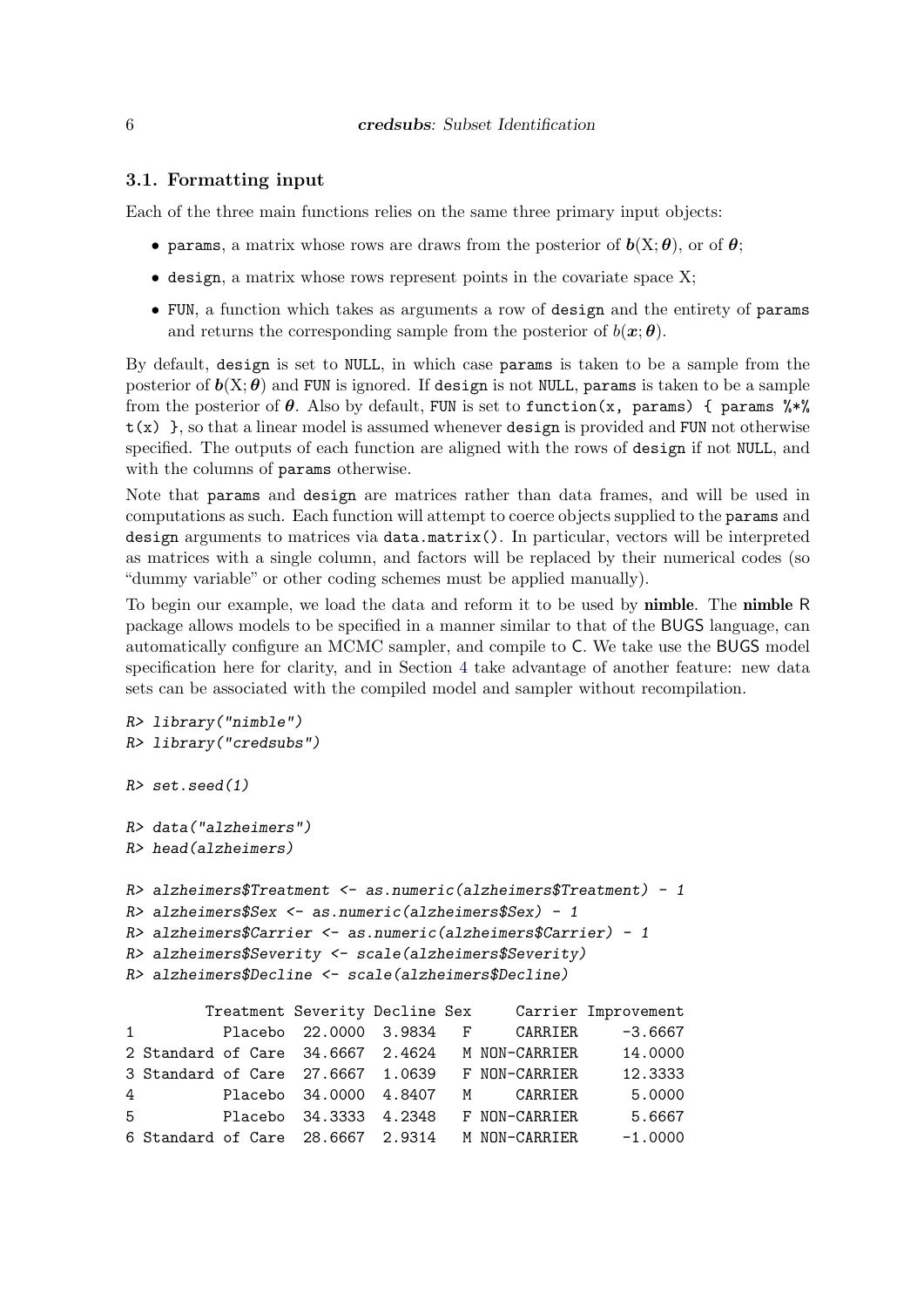We then specify the Bayesian normal linear model:

```
R> nimble.code <- nimbleCode({
+ for (i in 1 : N) {
+ mean[i] <- beta[1] +
+ beta[2] * Severity[i] + beta[3] * Decline[i] +
+ beta[4] * Sex[i] + beta[5] * Carrier[i] +
        + beta[6] * Sex[i] * Carrier[i] +
        + gamma[1] * Treatment[i] +
+ gamma[2] * Severity[i] * Treatment[i] +
+ gamma[3] * Decline[i] * Treatment[i] +
+ gamma[4] * Sex[i] * Treatment[i] +
+ gamma[5] * Carrier[i] * Treatment[i] +
+ gamma[6] * Sex[i] * Carrier[i] * Treatment[i]
+
+ Improvement[i] ~ dnorm(mean[i], tau)
+ }
+
+ for (j in 1 : 6) {
+ beta[j] ~ dnorm(0, 10E-4)
+ gamma[j] ~ dnorm(0, ifelse(j == 1, 10E-4, 1))
+ }
+
+ tau ~ dgamma(10E-4, 10E-4)
+ })
```
Here beta and gamma are the regression parameters, of which we will be primarily concerned with gamma in making inferences about the PTEs. The parameter tau is the inverse of the usual error variance  $\sigma^2$ . The following code compiles the model and runs a MCMC sampler for 11,000 iterations.

```
R> nimble.constants <- list(N = nrow(alzheimers))
R> nimble.data <- list(Treatment = as.numeric(alzheimers$Treatment),
+ Severity = as.vector(alzheimers$Severity),
+ Decline = as.vector(alzheimers$Decline),
     + Sex = as.numeric(alzheimers$Sex),
+ Carrier = as.numeric(alzheimers$Carrier),
+ Improvement = as.vector(alzheimers$Improvement))
R> nimble.inits <- list(beta = rep(0, 6),
+ gamma = rep(0, 6),
+ tau = 1)
```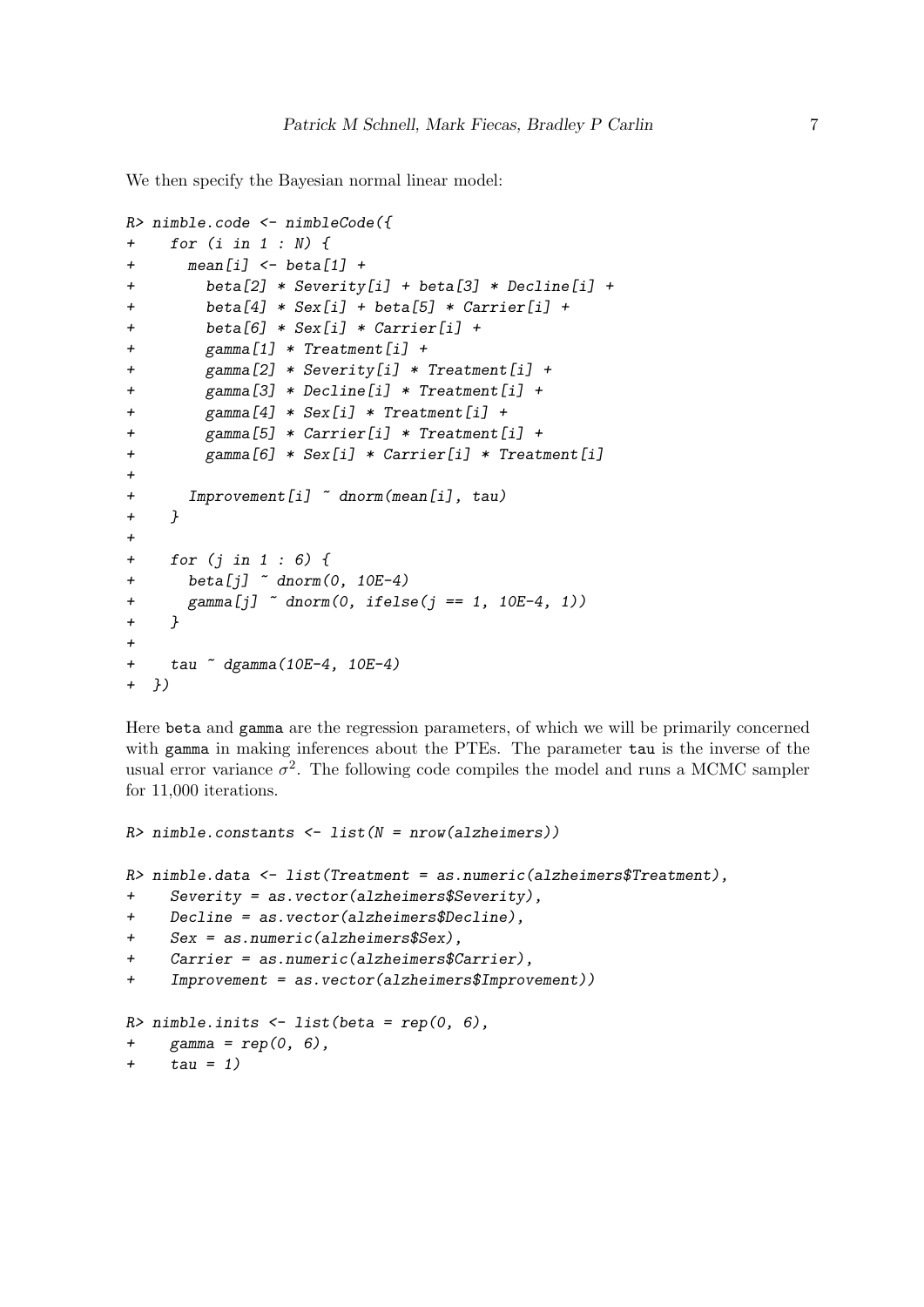```
R> nimble.model <- nimbleModel(code = nimble.code,
+ name = 'example',
     + constants = nimble.constants,
     + data = nimble.data,
+ inits = nimble.inits)
R> nimble.spec <- configureMCMC(nimble.model)
R> nimble.mcmc <- buildMCMC(nimble.spec)
R> C.model <- compileNimble(nimble.model)
R> C.mcmc <- compileNimble(nimble.mcmc, project = nimble.model)
R> C.mcmc$run(11000)
R> mcmc.trace <- as.matrix(C.mcmc$mvSamples)[1001 : 11000, ]
```
Only some of the parameters for which we have a sample from the joint posterior are needed to compute PTEs. We extract these columns to form the params object for later use in constructing credible subsets. We can compute a posterior sample of the PTEs for subjects included in the dataset by applying the appropriate regression parameters to a design matrix with all treatment indicators set to 1.

```
R> pte.params <- mcmc.trace[, c("gamma[1]", "gamma[2]", "gamma[3]",
+ "gamma[4]", "gamma[5]", "gamma[6]")]
R> subject.mat <- alzheimers[setdiff(colnames(alzheimers), "Improvement")]
R> subject.mat$Treatment <- 1
R> subject.mat$Sex.by.Carrier <- subject.mat$Sex * subject.mat$Carrier
R> subject.pte <- as.matrix(subject.mat) %*% t(pte.params)
R> subject.pte.est <- rowMeans(subject.pte)
R> plot(subject.pte.est ~ alzheimers$Improvement,
+ pch = ifelse(alzheimers$Treatment, 3, 1),
+ main = "Subjects in trials",
     + xlab = "Observed improvement", ylab = "Estimated PTE")
R> abline(lm(subject.pte.est[alzheimers$Treatment == 1] ~
+ alzheimers$Improvement[alzheimers$Treatment == 1]),
+ lty = 1)
R> abline(lm(subject.pte.est[alzheimers$Treatment == 0] ~
     + alzheimers$Improvement[alzheimers$Treatment == 0]),
+ lty = 2)
R> legend("topleft", legend = c("Placebo", "SOC"),
+ lty = c(2, 1), pch = c(1, 3))
```
Figure [1](#page-8-0) displays the estimated PTEs versus the observed improvements, stratified by treatment arm. Note that while the observed improvements visually appear related to treatment assignment (observed improvements in the control group tend to be farther left than those in the treatment group), the estimated PTEs do not. Least squares regression lines are also included, indicating a positive correlation between improvement and PTE in the treatment arm, but not in the control arm. Standard methods of hypothesis testing for these relationships are not applicable, as the estimated PTEs are not independent, and are omitted.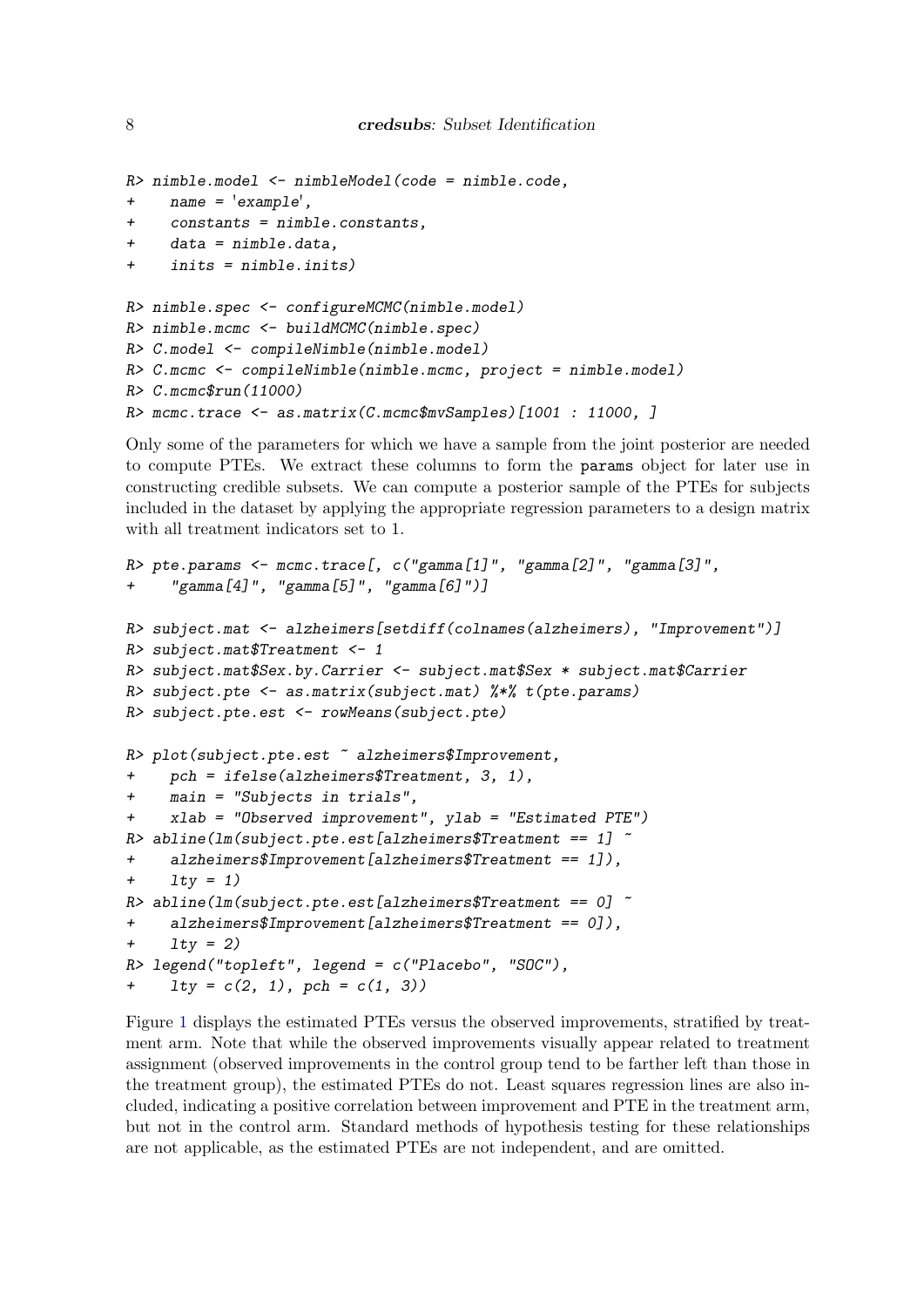

<span id="page-8-0"></span>Figure 1: Estimated (posterior mean) personalized treatment effects and observed improvements in cognitive function for subjects in trials.

When identifying the benefiting subgroup, we consider not only the covariate profiles of subjects enrolled in the trials, but those of all potential patients. Thus, we construct our design object as a design matrix representing the covariate space over which we will make inferences. We must place the design matrix on the same (here, standardized) scale as the data.

```
R> design <- expand.grid(Treatment = 1,
    + Severity = 9:49,
+ Decline = 0:8,
+ Sex = c(0, 1),
+ Carrier = c(0, 1))
R> design$Severity <- scale(design$Severity,
+ center = attr(alzheimers$Severity, "scaled:center"),
+ scale = attr(alzheimers$Severity, "scaled:scale"))
R> design$Decline <- scale(design$Decline,
+ center = attr(alzheimers$Decline, "scaled:center"),
+ scale = attr(alzheimers$Decline, "scaled:scale"))
R> design$Sex.by.Carrier <- design$Sex * design$Carrier
```

```
R> head(design)
```

|              |  |                           |  | Treatment Severity Decline Sex Carrier Sex.by.Carrier |
|--------------|--|---------------------------|--|-------------------------------------------------------|
| $\mathbf{1}$ |  | $1 - 1.613593 - 1.283438$ |  |                                                       |
| 2            |  | 1 -1.525112 -1.283438     |  | $\Omega$                                              |
| 3            |  | $1 - 1.436632 - 1.283438$ |  | $\Omega$                                              |
| 4            |  | $1 - 1.348151 - 1.283438$ |  | $\Omega$                                              |
| 5            |  | $1 - 1.259670 - 1.283438$ |  | $\Omega$                                              |
| 6            |  | $1 - 1.171190 - 1.283438$ |  | $\Omega$                                              |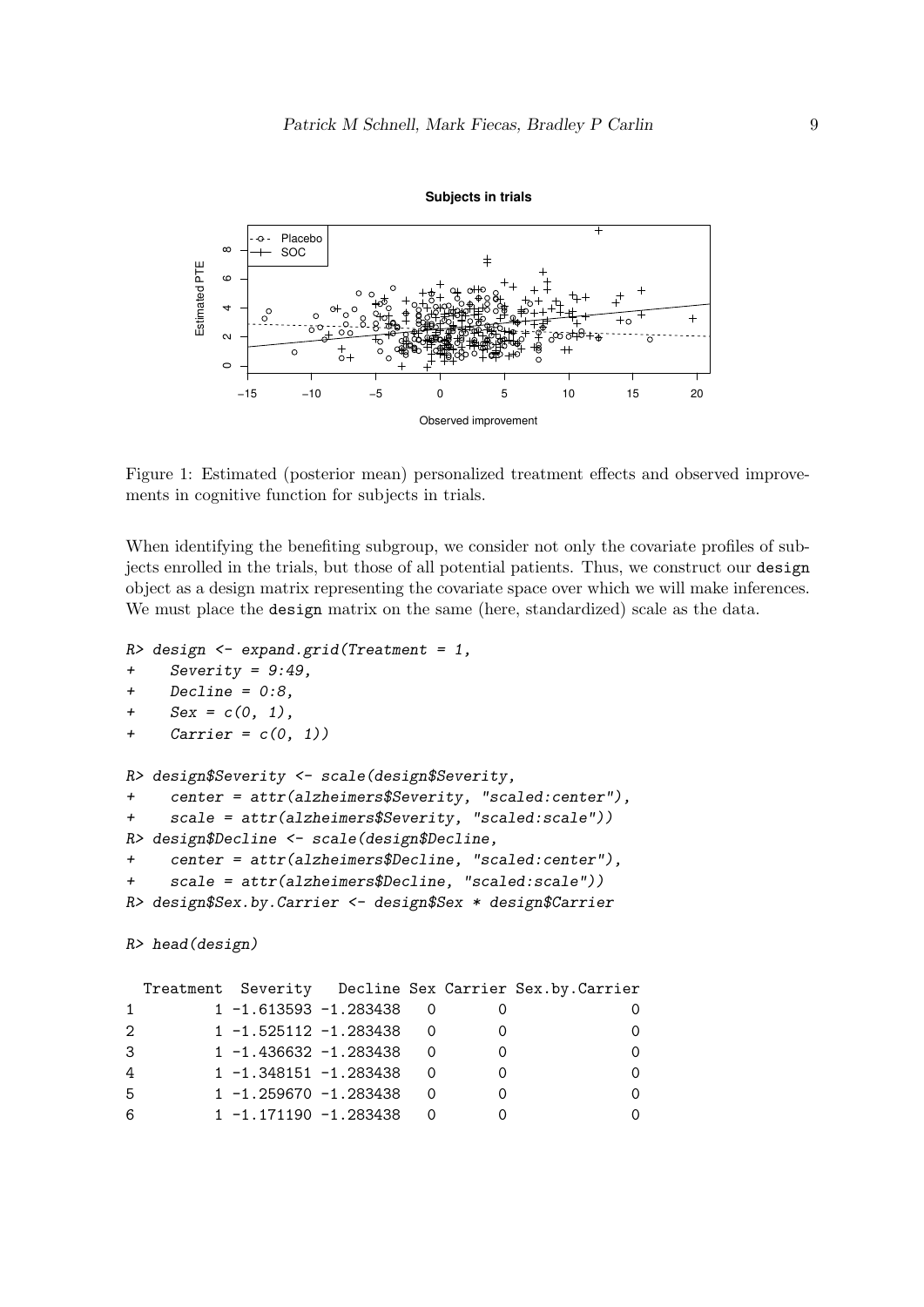<span id="page-9-0"></span>

|            |  | sim.cred.band credsubs credsubs.level |
|------------|--|---------------------------------------|
| cred.level |  |                                       |
| threshold  |  |                                       |
| method     |  |                                       |
| step.down  |  |                                       |

Table 1: Applicability of behavior arguments to primary functions.

#### 3.2. Inference

Four arguments determine the behavior of the primary functions in ways that may affect their primary outputs:

- cred.level, the credible level  $1-\alpha$  (default 0.95) at which simultaneous credible bands or credible subset pairs are constructed;
- threshold, the threshold  $\delta$  (default 0) of  $b(x;\theta)$  for membership in  $B(\theta)$ ;
- method, either "asymptotic" (default, using  $(1)$ ) or "quantile" (using  $(3)$ ), specifying which simultaneous credible band construction method is used;
- step.down, whether or not the step-down procedure should be used (default TRUE).

Table [1](#page-9-0) displays the applicability of each of the above arguments to the primary functions. Additionally, the argument sides (default "both") may be used to specify one-sided constructions by passing the values "lower" or "upper" for sim.cred.band(), and "exclusive" or "inclusive" for credsubs() and credsubs.level().

The output of sim.cred.band() is a list of class "sim.cred.band" with the primary elements upper and lower. These are numeric vectors of length equal to nrow(design), if provided, and to ncol(params) otherwise. Their entries are the upper and lower bounds, respectively, of the simultaneous credible band at the corresponding covariate point.

```
R> scb <- sim.cred.band(params = pte.params, design = design)
R> scb
Simultaneous credible band
Credible level: 0.95
Method: asymptotic
Critical W: 3.082141
Upper bounds: 3.333657 3.358145 3.386394 3.418632 3.45509 3.495999 ...
Lower bounds: -3.391408 -3.231213 -3.074779 -2.922334 -2.77411 -2.630336 ...
The output of credsubs() is a list of class "credsubs" with the primary elements exclusive
```
and inclusive, which are logical vectors of the same lengths as the primary elements of the output of sim.cred.band(). An element of exclusive equal to TRUE indicates that the corresponding covariate point is a member of the exclusive credible subset D; a similar relationship holds for inclusive and the inclusive credible subset S.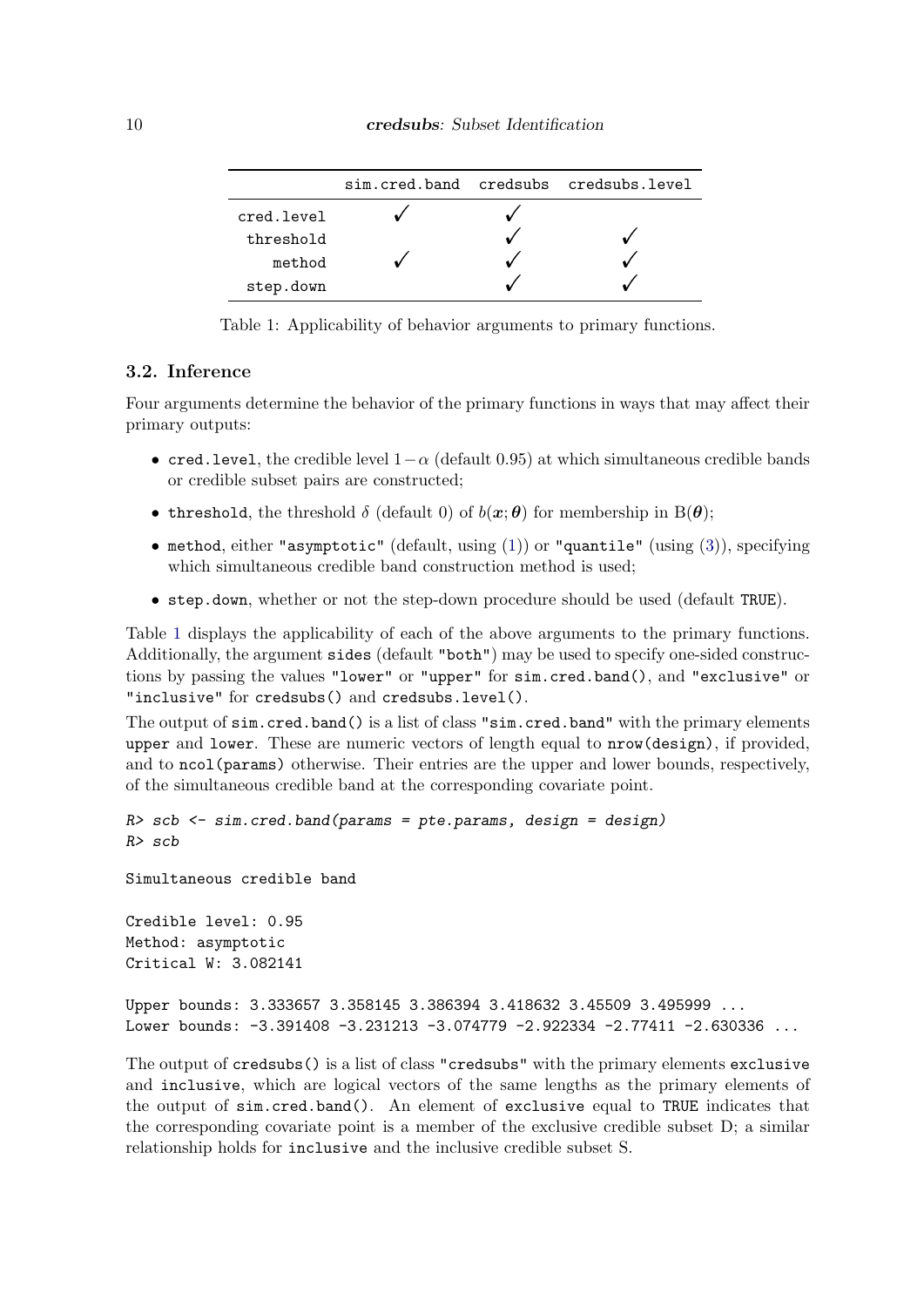```
R> cs <- credsubs(params = pte.params, design = design)
R> cs
Credible subsets
Credible level: 0.95
Threshold: 0
Method: asymptotic
Step-down: TRUE
Critical W: 2.98266
Exclusive credible subset: FALSE FALSE FALSE FALSE FALSE FALSE ...
```
Inclusive credible subset: TRUE TRUE TRUE TRUE TRUE TRUE ...

The output of credsubs.level() is a list of class "credsubs.level" and is somewhat more complicated. The primary elements are numerical vectors level, which gives the maximum credible level at which each covariate point is not a member of  $S \setminus D$ , and sign, which is equal to 1 if the covariate point is in D for credible levels less than or equal to that specified by level and  $-1$  if it is in S<sup>C</sup> for the same credible levels. If a covariate point is always in S \ D (i.e., the credible band is centered at  $\delta$  there), its entries in level and sign are both 0.

```
R> csl <- credsubs.level(params = pte.params, design = design)
R> csl
Maximum credible levels
Threshold: 0
Method: asymptotic
Step-down: TRUE
Maximum levels: 0.0053 0.0053 0.0054 0.01 0.0195 0.0195 ...
Signs: -1 1 1 1 1 1 ...
```
#### 3.3. Diagnostics

The package offers several facilities for diagnostics of simultaneous credible band and credible subsets outputs. This section describes them and presents illustrations.

#### Target function distributions

The material input to the credible subsets methods is the sample from the joint posterior of the  $b(x; \theta)$ , and thus it is an important target of diagnostics. In particular, the realized distribution of each of the  $b(x; \theta)$  should be examined to determine whether the asymptotic simultaneous credible band [\(1\)](#page-2-1) is appropriate, or if the quantile-based version [\(3\)](#page-3-1) should be used instead.

For parametric models, a sample from the posterior of  $\theta$  and the matrix representing X are passed to the package's functions and the  $b(x; \theta)$  computed internally. In this case the user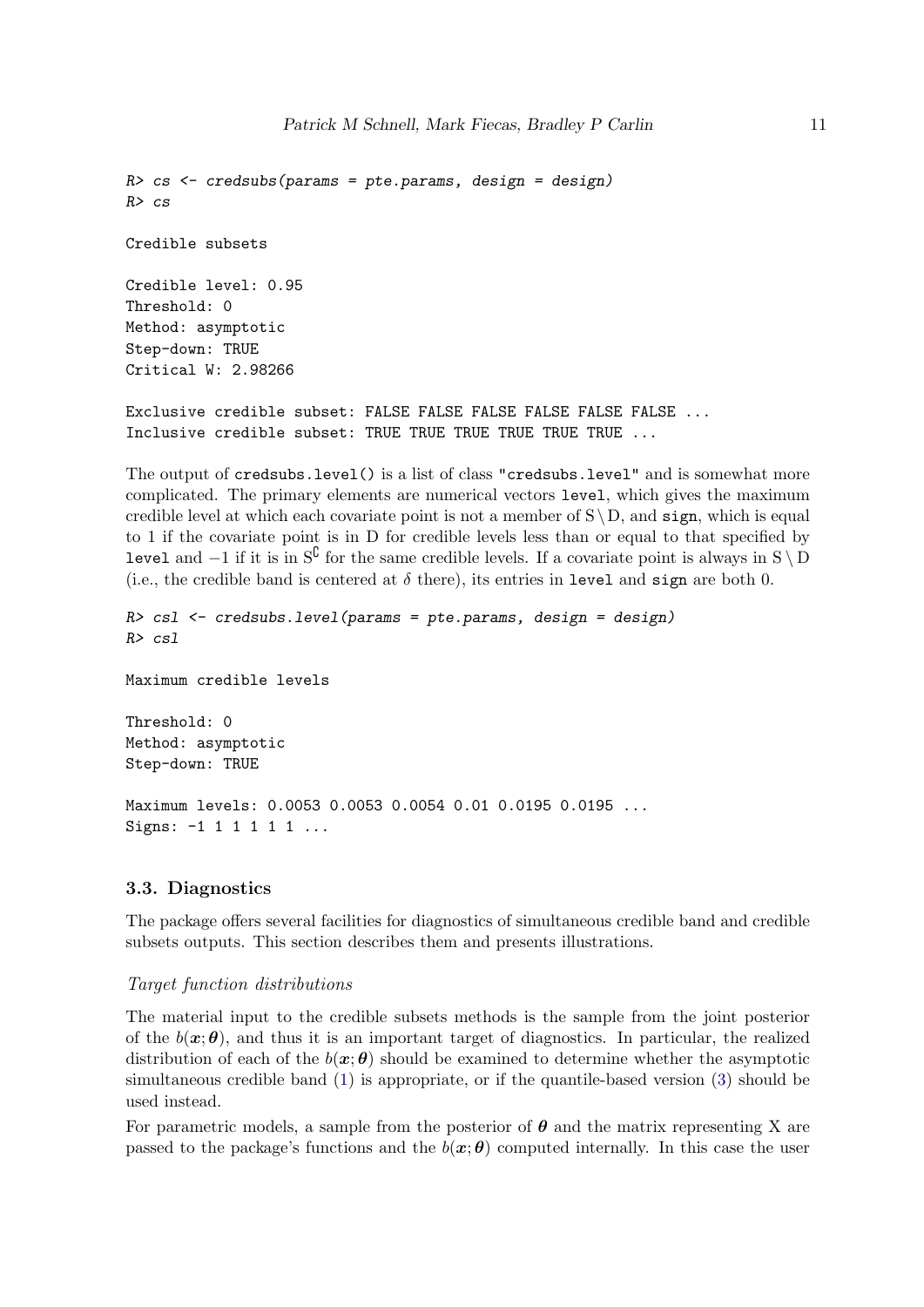

<span id="page-11-0"></span>Figure 2: Histograms of the computed samples of  $b(\mathbf{x}_1;\boldsymbol{\theta})$  and  $b(\mathbf{x}_{10};\boldsymbol{\theta})$ .

may request the samples of the  $b(x;\theta)$  from a subset (or all) of the x using the track argument to any of the primary functions. The argument  $(\text{default numeric}(0))$  is a vector containing the indices of the x in X for which the sample of the  $b(x; \theta)$  should be returned. For example, setting track =  $c(1, 10, 100)$  would result in the output of  $sim.cred-band()$  containing a 3-column matrix trace whose columns are samples of  $b(x; \theta)$  where x is the first, tenth, and hundredth row of design. The value of track is retained as the column names of trace.

```
R> scb <- sim.cred.band(params = pte.params, design = design,
+ track = c(1, 10, 100))
R> hist(scb$trace[, "1"], xlab = "Value",
+ main = expression('Distribution of b(x'[1]*')'))
R> hist(scb$trace[, "10"], xlab = "Value",
+ main = expression('Distribution of b(x'[10]*')'))
```
The output is shown in Figure [2.](#page-11-0) The approximate normality of  $b(x_1; \theta)$  and  $b(x_{10}; \theta)$  indicates that the asymptotic simultaneous credible bands may be used. The same process may be repeated at several "sentinel" points throughout the covariate space.

#### Band and credible level plots

The sim.cred.band and credsubs.level objects are equipped with plotting methods that produce visualizations ignoring the spatial relationships between covariate points. Discarding the covariate information allows generic plots to be produced regardless of the quantity, type, or range of the covariates. In the case of the sim.cred.band object, the covariate points are placed in ascending order according to the estimates of  $b(x; \theta)$ , by default their posterior means (method = "asymptotic") or medians (method = "quantile"). The estimates are then plotted along with the corresponding upper and lower bounds The plot method for credsubs.level objects plots the signed maximum credible levels credsubs.level\$sign \* credsubs.level\$level in ascending order.

```
R> plot(scb, main = "95% simultaneous credible band")
R> plot(csl, main = "Maximum credible levels")
```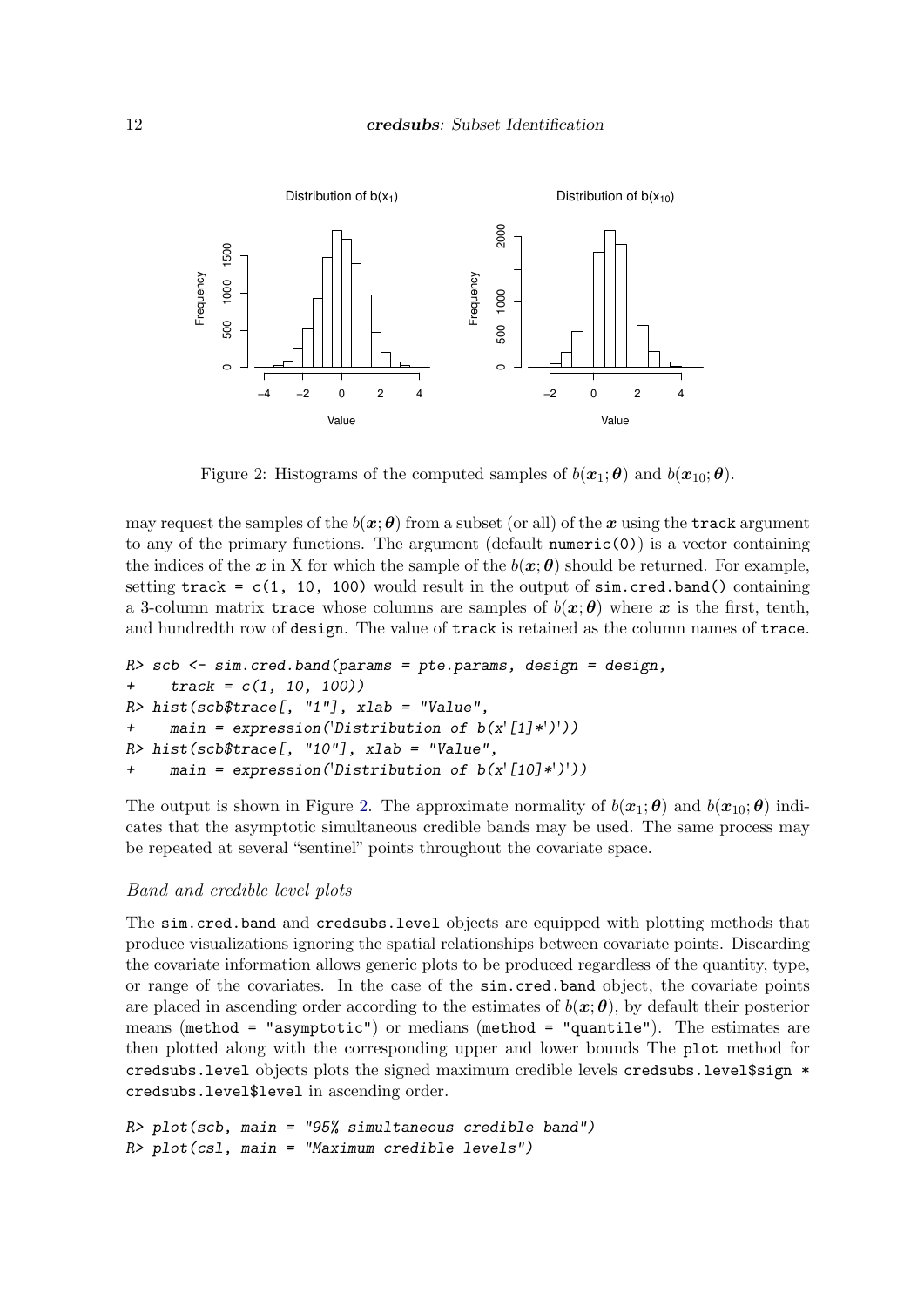

<span id="page-12-0"></span>Figure 3: Plots of the simultaneous credible band and maximum credible levels.

The output is shown in Figure [3.](#page-12-0) The plot of the simultaneous credible band may be used to examine the range of widths of the band and compare its bounds to arbitrary thresholds. In presented case the majority of the estimates, along with many lower bounds, are above zero, and no upper bounds are below zero. That of the maximum credible levels may be examined to determine the proportion of covariate points falling outside of  $S \setminus D$  at various credible levels. Here, roughly two-thirds of the points have maximum credible levels above 80%.

#### Funnel plots

The credsubs objects also have a plot method inspired by the funnel plots often used to detect publication bias in meta-analysis [\(Richard and Pillemer 1984\)](#page-21-13). Funnel plots relate estimates—study treatment effects in meta-analyses, and  $\bar{b}(x;\theta) - \delta$  in credible subsets analyses—to their standard errors. Since constructing a funnel plot in our context requires a posterior mean and standard error, the method is only available for objects created with the method = "asymptotic" argument. If visible, the vertical and horizontal lines through the origin, as well as those through the origin with slopes  $\pm 1/W_{\alpha,X}^*$ , are added. Points falling below the positively sloped line are members of the exclusive credible subset D, while those falling below the negatively sloped line are not members of the inclusive credible subset S. Points falling above both lines fall in S\D. When step.down = TRUE, the value of  $W^*_{\alpha,X}$  from the final iteration is used.

#### *R> plot(cs, main = "Funnel plot of credible subsets")*

Figure [4](#page-13-0) displays the result. The funnel plot may be used to understand how the distribution of points among D, S \ D, and  $S^{\complement}$  change as the threshold varies (points are translated horizontally) and as the credible level decreases (sloped lines approach vertical) or increases (approach horziontal).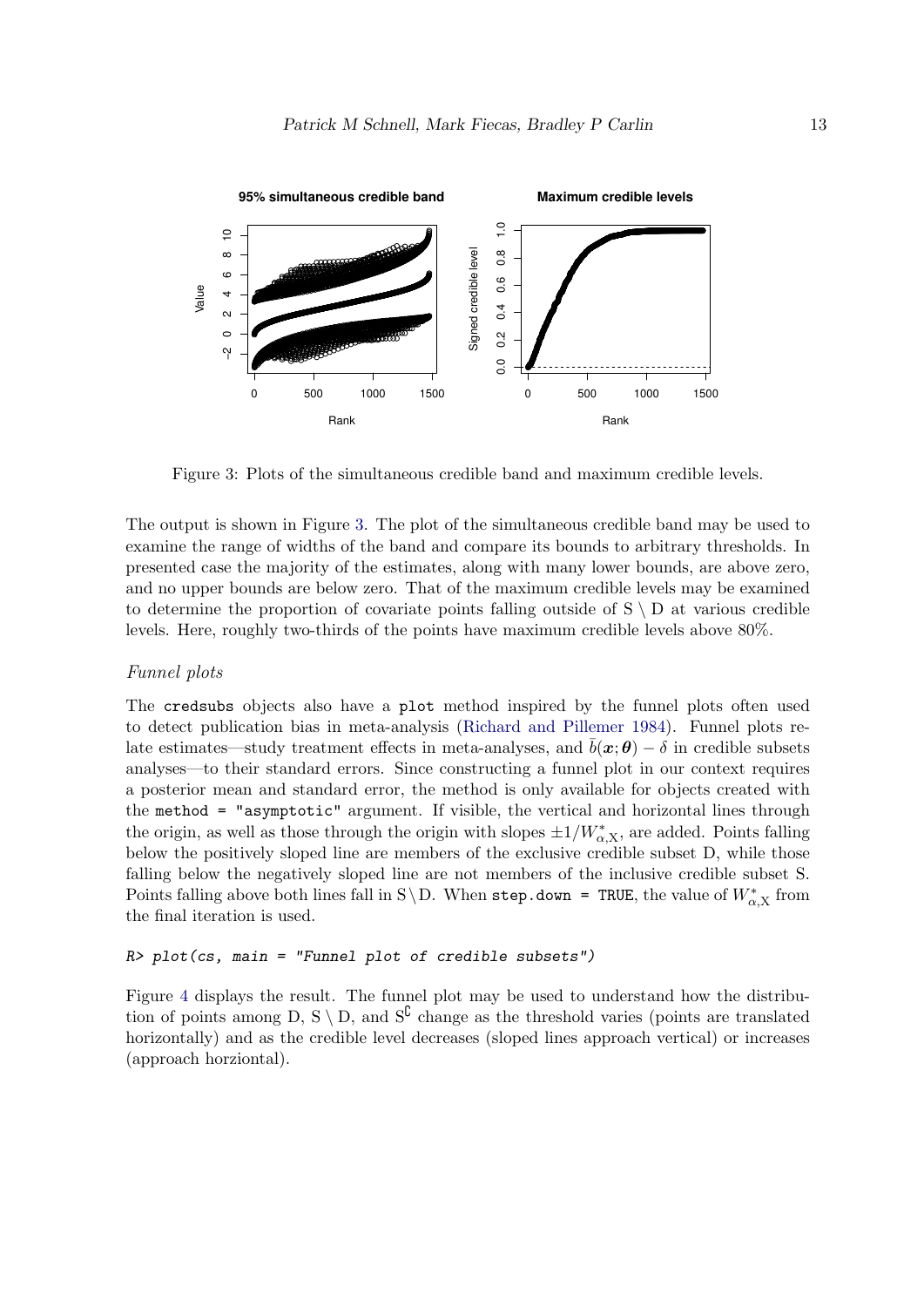

<span id="page-13-0"></span>Figure 4: Posterior means and standard deviations of target function at each covariate point. Points below the sloped line (green) are in the exclusive credible subset, while the rest (gold) constitute the remainder of the inclusive credible subset.

#### 3.4. Reporting

The package contains functions for building and running a **shiny** application that allows users to choose a covariate point by selecting levels from a list for each covariate, and obtain the maximum credible level and interpretation. The application is built by passing a credsubs.level object along with a data frame cov.space representing the covariate space to build.shiny.calc(). The cov.space object should be formatted to be human-readable, e.g., covariate values on the original scales, and well-formatted column names and factor levels.

```
R> cov.space <- expand.grid(
+ "Baseline Severity" = 9 : 49,
+ "Rate of Decline" = 0 : 8,
+ "Sex" = c("Female", "Male"),
+ "Carrier Status" = c("Non-Carrier", "Carrier"))
R> build.shiny.calc(csl, cov.space, name = "alzheimers")
Building calculator in ./alzheimers/
Execute run.shiny.calc('./alzheimers') to run.
R> run.shiny.calc('alzheimers')
```

```
An image of the example calculator is displayed in Figure 5. The build.shiny.calc()
function creates a directory containing the shiny application, which can be moved to any
location or deployed online. The argument to run.shiny.calc() need only point to the
intended directory.
```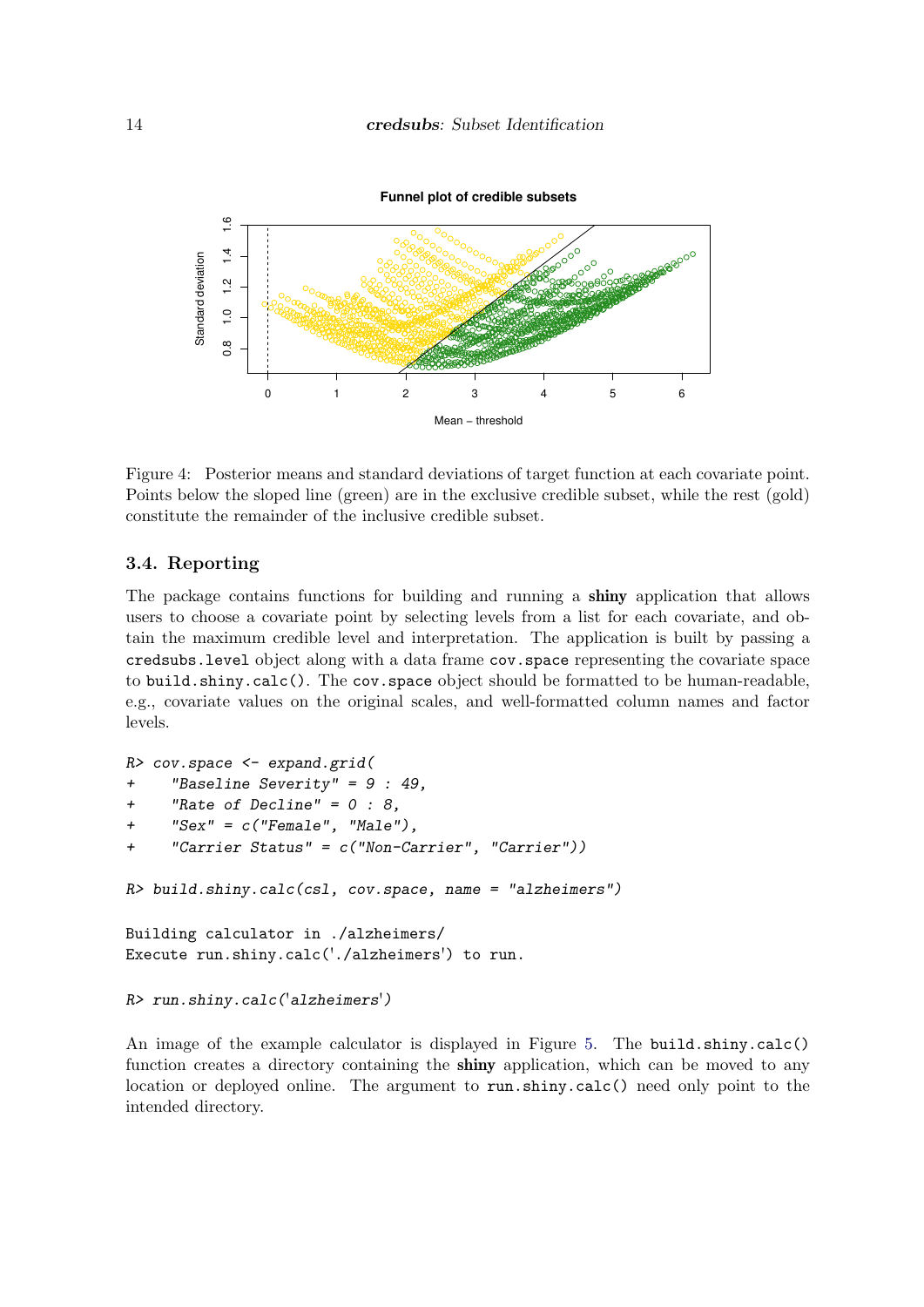# Credible Subsets **Calculator**

Select a covariate point.

#### **Baseline Severity**

|--|--|

### **Rate of Decline**

### **Sex**

| Female |
|--------|
|--------|

## **Carrier Status**

| Non-Carrier |  |
|-------------|--|
|-------------|--|

## **Result**

The covariate point selected is **in the exclusive credible subset** at a maximum credible level of **91.85%**. At higher credible levels, no conclusion may be drawn.

<span id="page-14-0"></span>Close

Figure 5: Example of calculator for reporting the Alzheimer's disease dataset credible subset results.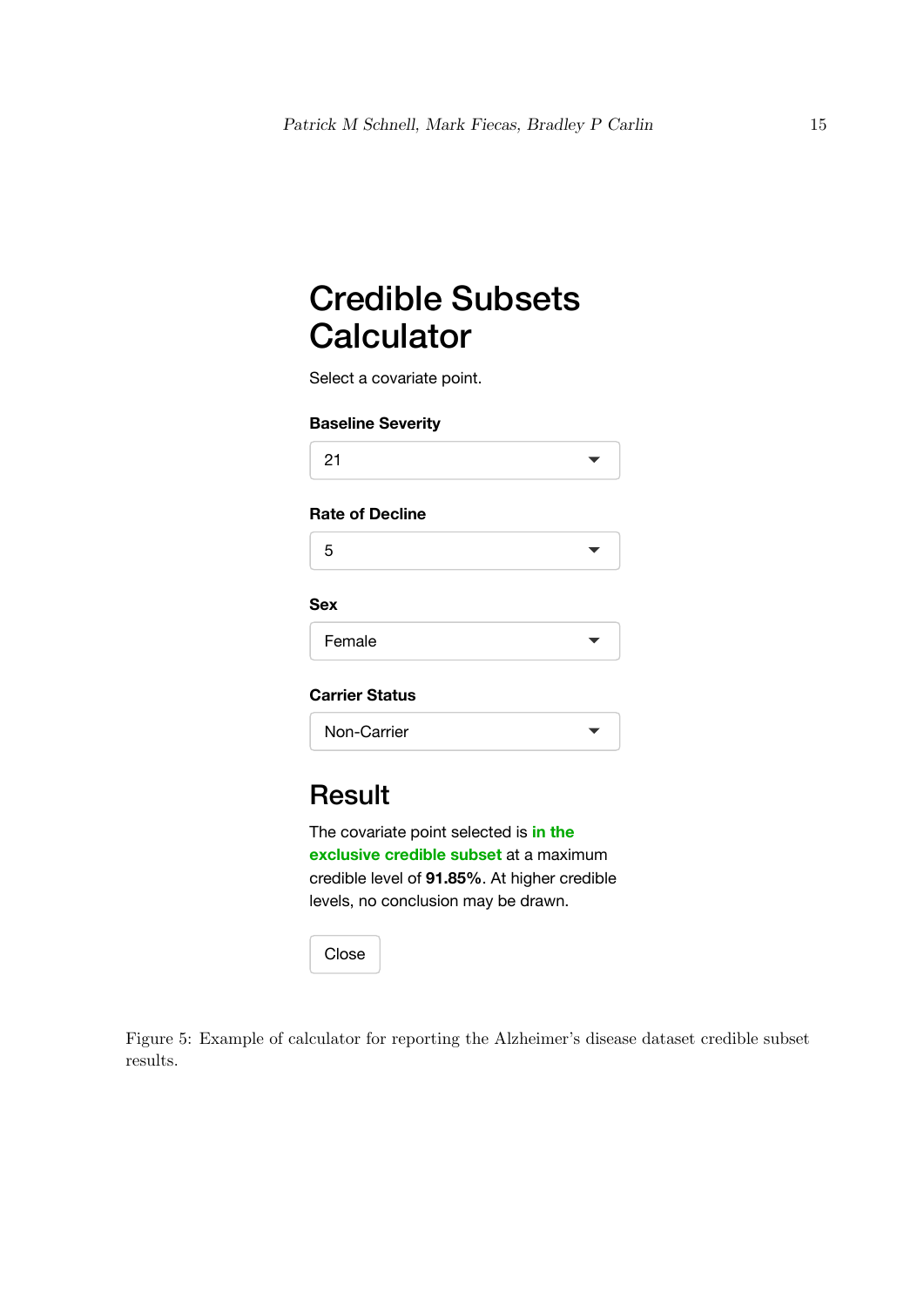The credible subsets represent bounds on the benefiting subgroup with a clinically useful interpretation: with high credibility (or confidence, depending on the desired paradigm), researchers can make the claim that all types of patients in the exclusive credible subset have a positive PTE, and all types of patients with positive PTEs are contained in the inclusive credible subset. A primary utility of such a global inference is regulatory: investigators control the probability of erroneously declaring benefit for one or more types of patients that do not in fact benefit. This familywise Type I error control is critical when submitting results to a regulatory agency such as the United States Food and Drug Administration. Another use is in designing enrichment studies, which target a particular population thought to be more likely to benefit or have a stronger treatment effect. In this case, the calculator may be used to define eligibility criteria, e.g., in order to enroll, patients must be part of the exclusive credible subgroup at a maximum credible level of 90% or higher. The multiplicity control provided by this approach then protects against proceeding with an enrichment trial on a target population that is either overoptimistically large or entirely spurious.

## 4. A nonparametric example

<span id="page-15-0"></span>The example usage presented in Section [3](#page-4-0) is parametric both in the modeling and credible subsets senses: a subset of the regression parameters in the model are collected in  $\theta$  and passed to the package's functions along with a design matrix. In this section we present a usage which is nonparametric in the sense that a posterior draw from  $\mathbf{b}(C)$  is passed directly. Additionally, the following analysis is an example outside of the clinical trials scope for which the credible subsets method was originally developed.

We analyze a neuroimaging dataset derived from that described in the SPM12 Manual [\(The](#page-21-14) [FIL Methods Group 2014\)](#page-21-14), Chapter 30, and provided in the supplementary materials. The data are from an fMRI experiment in which subjects were given alternating blocks of auditory stimulus and no stimulus. We preprocessed the data using FSL [Woolrich, Jbabdi, Patenaude,](#page-21-15) [Chappell, Makni, Behrens, Beckmann, Jenkinson, and Smith](#page-21-15) [\(2009\)](#page-21-15). The preprocessing steps were as follows. We applied motion correction using methirt [\(Jenkinson, Bannister, Brady,](#page-20-8) [and Smith 2002\)](#page-20-8) (rigid body transform; cost function normalized correlation; reference volume the middle volume), and then we smoothed the images using a Gaussian kernel with FWHM = 5mm. We consider data from one patient, which consist of 96 blood oxygen level scans of  $64 \times$  $64 \times 64$  voxels. We restrict our attention to the 33rd horizontal slice, and at the advice of the SPM12 Manual, we ignore the first 12 scans to avoid start-up artifacts. Each scan lasts for 7 seconds, and the scans are grouped into blocks of 6. The blocks alternate between no stimulus and an auditory stimulus, beginning with a no-stimulus block. The blood oxygen level does not respond instantaneously to stimulus; instead, the canonical hemodynamic response function (HRF) [\(Friston, Fletcher, Josephs, Holmes, Rugg, and Turner 1998\)](#page-20-9) is convolved with the stimulus indicator to produce the design coefficient  $x(t)$  pattern shown in Figure [6.](#page-16-0)

```
R> library("credsubs")
R> library("neuRosim")
R> library("nimble")
R> load("slice32.RData")
R> slice.arr <- array(as.vector(t(slice[-(1 : 3), ])), dim = c(64, 64, 96))
```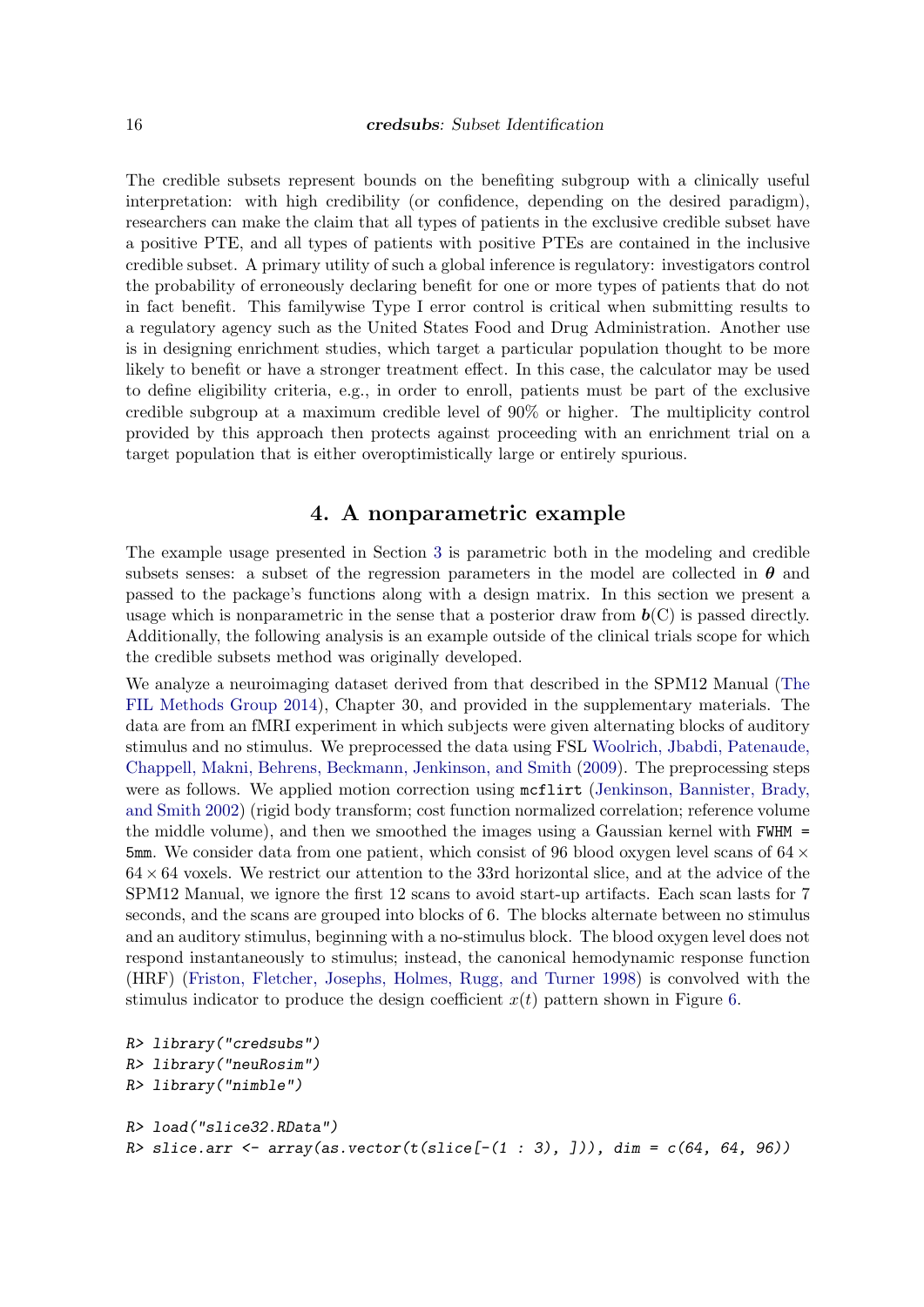

<span id="page-16-0"></span>**Experiment and design coefficients**

Figure 6: Raw experimental design  $(\circ)$  and HRF-convolved design  $(-)$  coefficients.

```
R> experiment <- rep(rep(c(0, 1), each = 6), 8)
R> chrf <- canonicalHRF(1 : 96 * 7)
R> design <- convolve(experiment, rev(chrf), type = "open")[1 : 96]
R> plot(experiment, main = "Experiment and design coefficients",
+ ylim = range(experiment, design), ylab = "Coefficient", xlab = "Scan")
R> lines(design)
R> abline(v = seq(6, 90, by = 6) + 1 / 2, lty = 2)
```
For the sake of simple illustration, we model each voxel individually. The blood oxygen level measurement for the voxel v at time t is denoted  $Y_v(t)$ , and modeled as

$$
Y_v(t) = \alpha_v + \beta_v x(t) + (t - 1)s_v + \epsilon_v(t),
$$
\n<sup>(5)</sup>

where  $\epsilon_v(t)$  is a normal lag-1 autoregressive (AR(1)) process and the  $s_v$  coefficient models scanner drift. For the prior specification,  $\alpha_v, \beta_v \stackrel{iid}{\sim}$  Normal $[0, 10^{-6}]$ , the autoregressive coefficient  $\rho_v \stackrel{iid}{\sim} \text{Uniform}[-1,1],$  and the prior precision of  $\epsilon_v(t)|\epsilon_v(t-1)$  is  $\tau_v \stackrel{iid}{\sim} \text{Gamma}[10^{-4}, 10^{-4}]$ .

```
R> M <- 1000
R> trace <- array(NA, dim = c(64, 64, M))
R> nimble.code <- nimbleCode({
    + r[1] <- 0
+ bold[1] ~ dnorm(alpha + design[1] * beta + scan * (1) + r[1] * rho,
+ tau)
+ for (t in 2 : N.t) {
+ r[t] <- bold[t - 1] - (alpha + beta * design[t - 1] + scan * (t - 1))
+ bold[t] ~ dnorm(alpha + design[t] * beta + scan * (t) + r[t] * rho,
+ tau)
+ }
+
```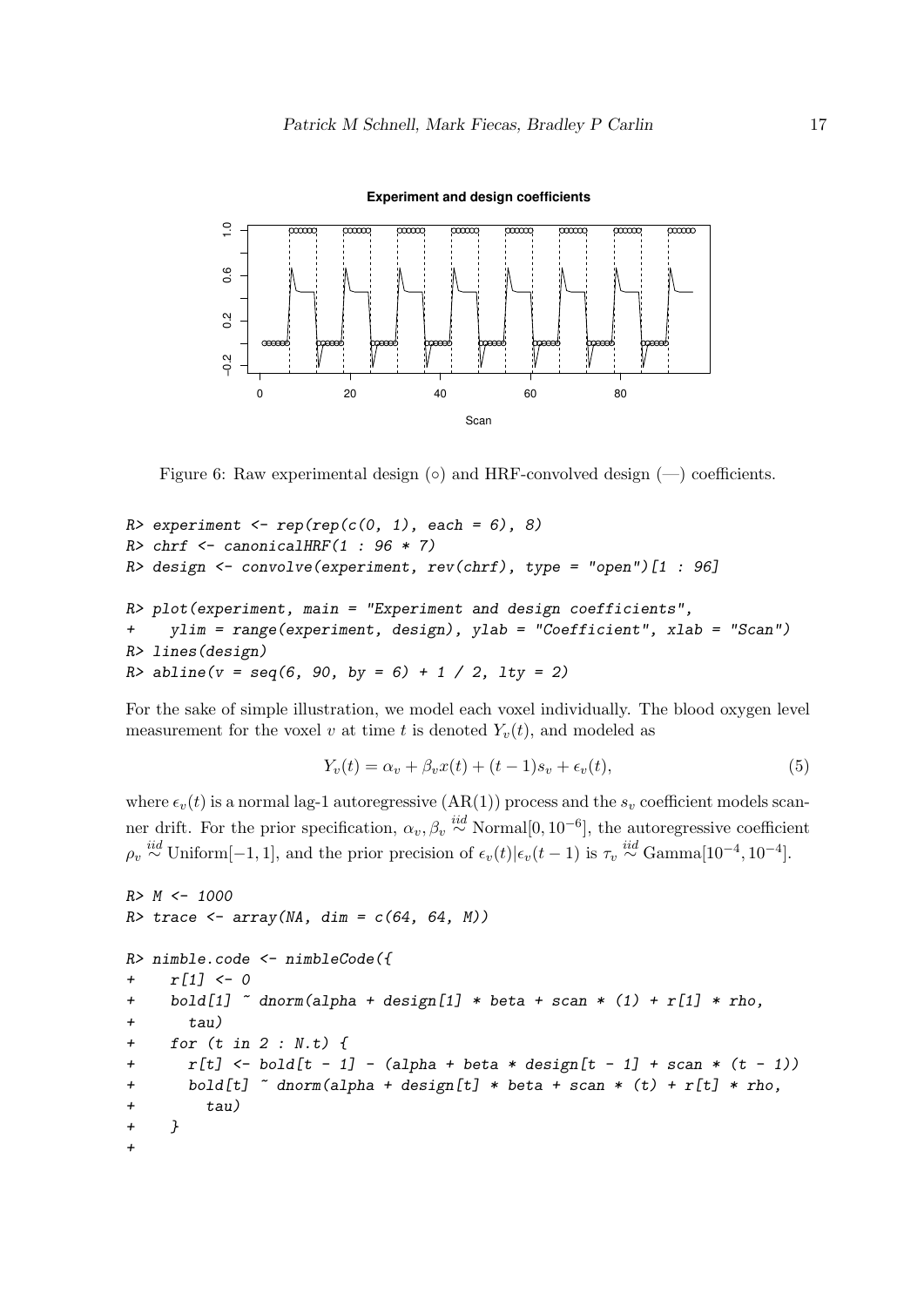```
+ alpha ~ dnorm(0, 1E-6)
+ beta ~ dnorm(0, 1E-6)
    + rho ~ dunif(-1, 1)
    + tau ~ dgamma(1E-4, 1E-4)
    + scan ~ dnorm(0, 1E-6)
+ })
R> nimble.constants <- list(N.t = 84)
R> nimble.data <- list(bold = slice.arr[1, 1, 13 : 96],
+ design = design[13 : 96])
R> nimble.inits <- list(alpha = 0,
+ beta = 0,
+ rho = 0,
    + tau = 1,
+ scan = 0)
R> nimble.model <- nimbleModel(code = nimble.code,
+ name = 'example',
    + constants = nimble.constants,
+ data = nimble.data,
+ inits = nimble.inits)
R> nimble.spec <- configureMCMC(nimble.model, monitors = "beta")
R> nimble.mcmc <- buildMCMC(nimble.spec, progressBar = FALSE)
R> C.model <- compileNimble(nimble.model)
R> C.mcmc <- compileNimble(nimble.mcmc, project = nimble.model)
R> set.seed(1)
R> for (x in 1 : 64) {
+ print(paste(x))
+ for (y in 1 : 64) {
+ nimble.data <- list(bold = slice.arr[x, y, 13 : 96])
+ C.model$setData(nimble.data)
+ C.mcmc$run(niter = M * 1.1, nburnin = M * 0.1, progressBar = FALSE)
+ trace[x, y, ] <- as.matrix(C.mcmc$mvSamples, "beta")
+ }
+ }
```
A large portion of the scan slice is outside the brain. As a crude method of restricting further inference to the brain alone, we select the voxels for which the observed mean blood oxygen level measurement is at least 1,000.

```
R> brain <- rowMeans(slice.arr[ , , 13 : 96], dims = 2) >= 1000
```
The activation coefficient  $\beta_n$  is our primary inferential target. We identify the voxels at which the ratio of the posterior mean to posterior standard deviation corresponds to the the 10th and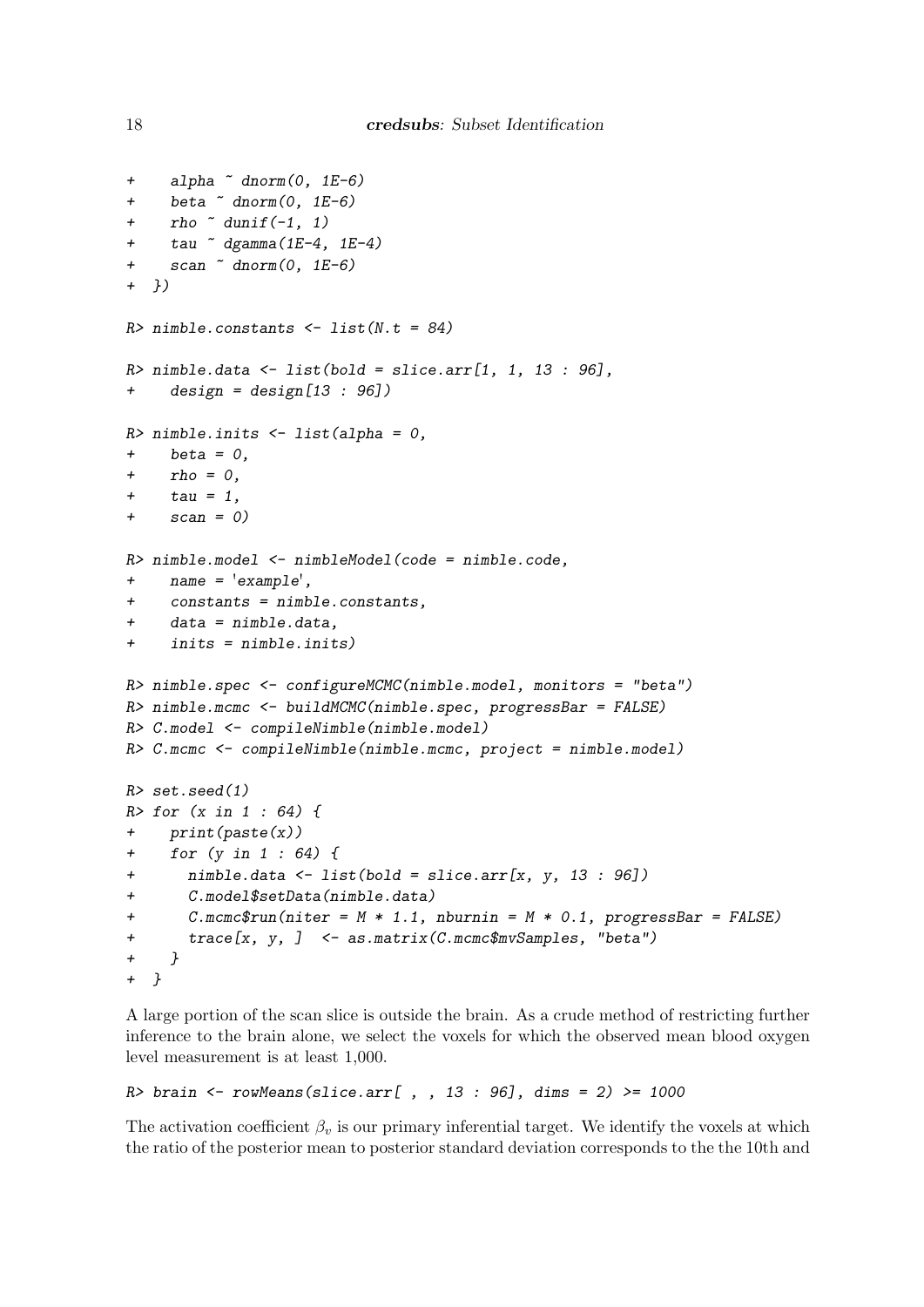90th quantiles of the standard normal distribution, and also compute the maximum credible levels for each voxel.

```
R> est <- rowMeans(trace, dims = 2)
R> sd <- apply(trace, c(1, 2), sd)
R> z.score <- matrix(NA, nrow = 64, ncol = 64)
R> z.score[brain] <- est[brain] / sd[brain]
R> p <- (pnorm(abs(z.score)) > 0.90) * sign(z.score)
R> params <- trace
R> dim(params) <- c(64 * 64, M)
R> params <- t(params)
R> csl <- credsubs.level(params[, brain], threshold = 0, sides = 'both')
R> thresh.mat <- matrix(NA, nrow = 64, ncol = 64)
R> thresh.mat[brain] <- (csl$level >= 0.80) * csl$sign
R> plot(csl)
R> colors <- c("firebrick", "gold", "forestgreen")
R> par(mai = c(0.5, 0.5, 0.5, 0.5), oma = c(0, 0, 0, 0), mfrow = c(1, 2))
R> image(p, col = colors, ylim = c(1.025, -0.025), xaxt = 'n', yaxt = 'n',
+ main = "Uncorrected 80% Tests", useRaster = TRUE)
R> image(thresh.mat, col = colors, ylim = c(1.025, -0.025),
     + xaxt = 'n', yaxt = 'n', main="80% Credible Subsets", useRaster = TRUE)
```
Figure [7](#page-19-1) shows the signed maximum credible levels for the  $\beta_v$ . The shape shown, in which most voxels have maximum credible levels very close to 0, and the remaining few have much larger maximum credible levels, suggests that most of the voxels are in truth not activated. Compare this to the maximum credible levels shown in Figure [3,](#page-12-0) which steadily climb from near 0 to near 1, suggesting that the treatment effect is positive over most of the covariate space but the data lack the strength to make a conclusion.

The left side of Figure [8](#page-19-2) displays the voxels for which the ratio of posterior mean to standard deviation is below the 10th or above the 90th quantile of the standard normal distribution. Note that a great many voxels are "significant" in this sense, but the result appears noisy. The right side displays the 80% credible subsets. Because the posterior distributions of the  $\beta_v$  are uncorrelated due to our independent modeling strategy, the credible subsets procedure is very underpowered. A model in which the  $\alpha_v$  and  $\beta_v$  are spatially correlated, and other parameters are perhaps shared across all voxels, is likely to yield a much larger exclusive credible subset and smaller inclusive credible subset. Regardless of inefficiency, several voxels are identified as positively or negatively activated. These voxels appear to fall into three clusters: the middle left and right green voxels lie in the auditory cortex, while the lower red voxels lie in the visual cortex—sensible conclusions about responses to auditory stimuli.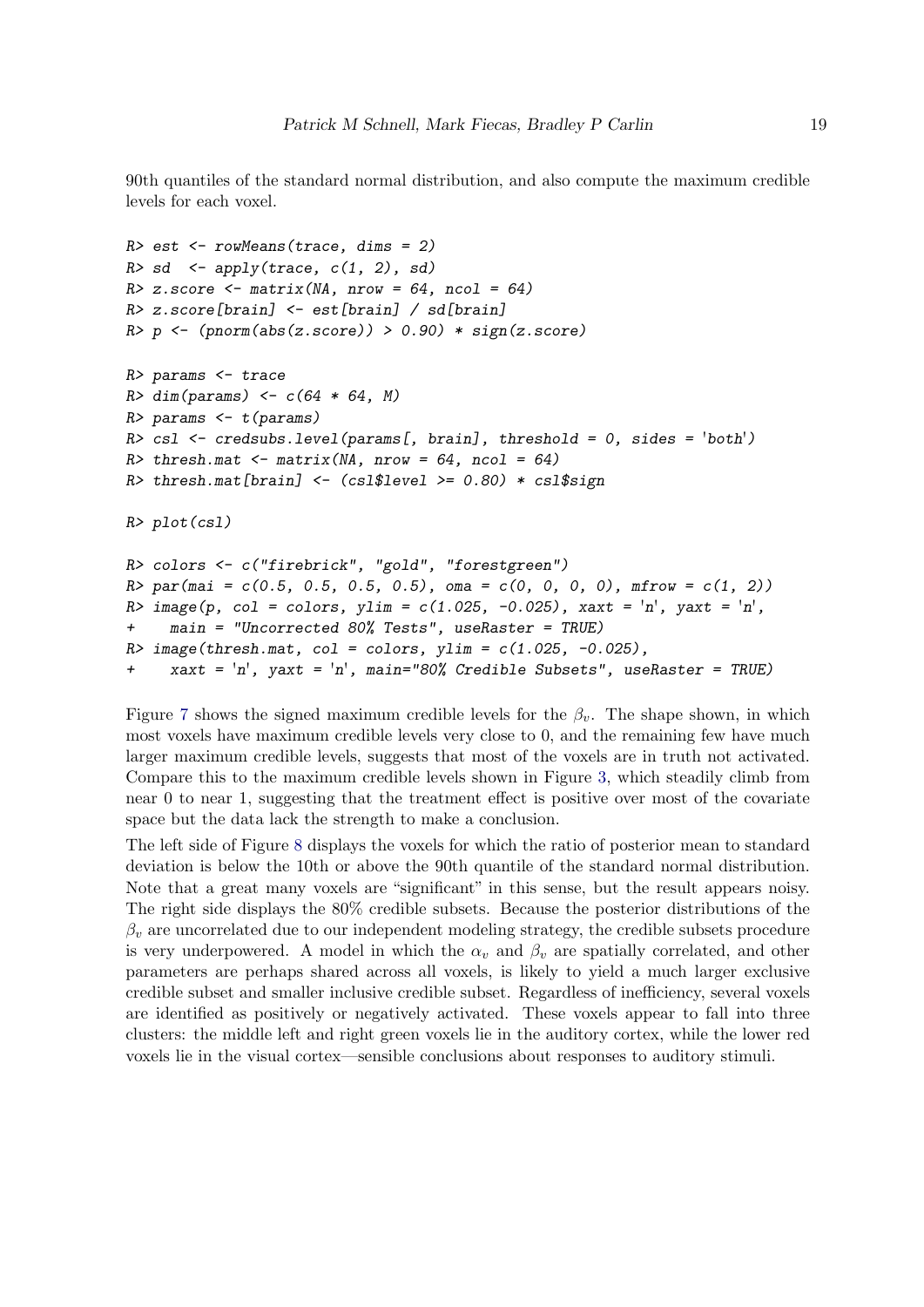

<span id="page-19-1"></span>Figure 7: Maximum credible levels for the  $\beta_v$ .



Figure 8: Spatial representations. Red indicates negative activation, and green positive.

## <span id="page-19-2"></span>5. Discussion

<span id="page-19-0"></span>This article presented the R package credsubs for implementing the credible subsets inference procedure, which provides exclusive and inclusive bounds for a target subset of the covariate space. The essential input to package functions is a sample from the joint posterior from an arbitrary regression model, which may be obtained via various other software packages, for example **nimble**. The credible subsets approach was initially developed in order to identify benefiting subgroups in clinical trials, as illustrated by the example in Section [3,](#page-4-0) but is also applicable to a wide range of other settings, for example the neuroimaging analysis in Section [4.](#page-15-0)

In the clinical trial context, we hope that our package can form the basis for a "lingua franca" between drug developers and regulatory authorities, the former of whom are increasingly interested in targeting therapies to relevant patient subgroups, while also satisfying the latter group with regard to overall Type I error protection. We also hope to explore the capabilities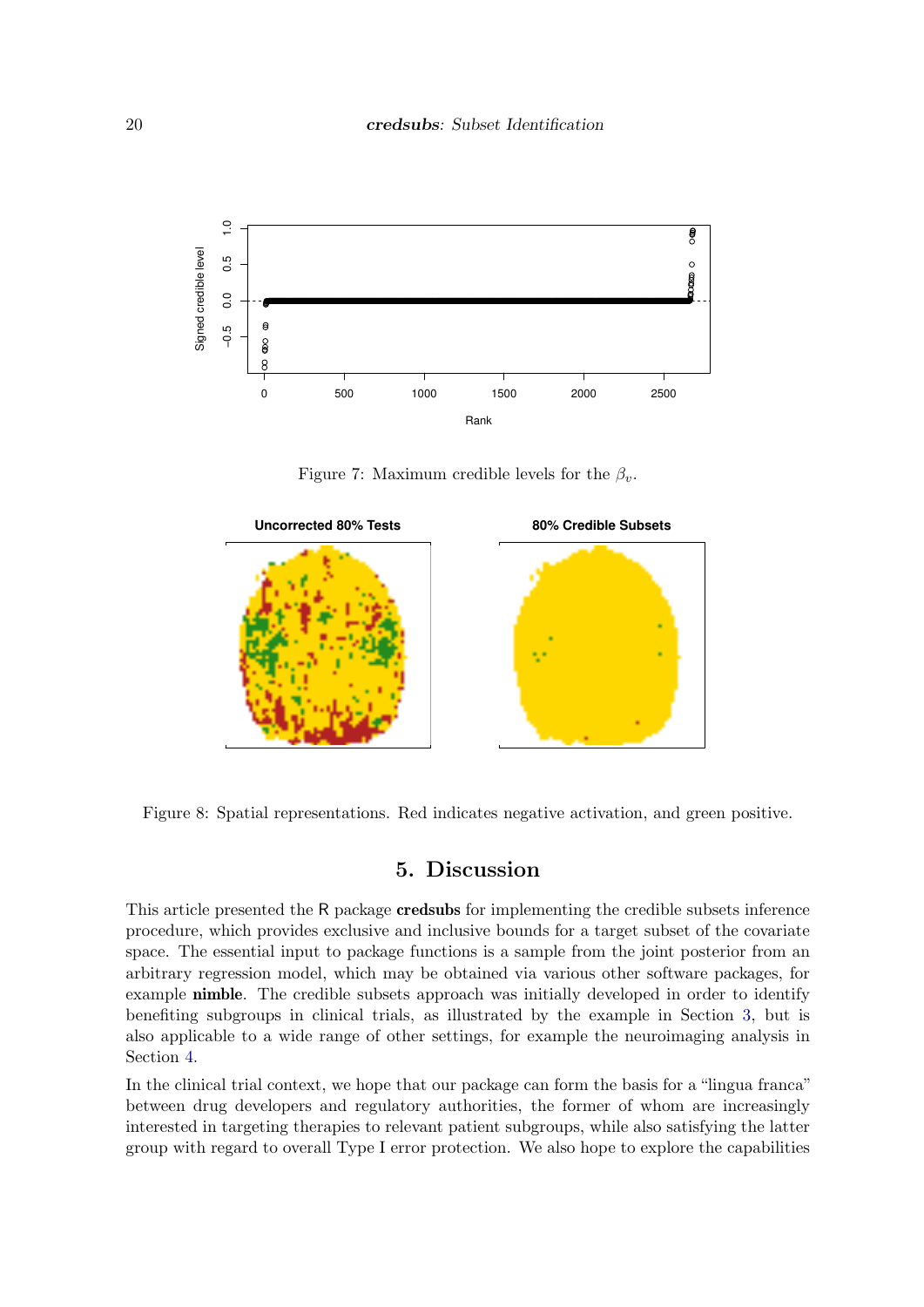of this approach in other areas. For example, it is likely that the neuroimaging example could be greatly improved by taking into account spatial correlation among the activation levels via a conditional autoregressive (CAR) [\(Besag 1974,](#page-20-10) [1975\)](#page-20-11) or other smoothing prior.

Other future work may include investigations into frequentist analogs through bootstrap sampling, and parallel computing or other methods to handle larger and higher-dimensional samples.

## Acknowledgments

This work was supported by AbbVie, Inc.

## References

- <span id="page-20-10"></span>Besag J (1974). "Spatial Interaction and the Statistical Analysis of Lattice Systems." Journal of the Royal Statistical Society B (Methodological), pp. 192–236.
- <span id="page-20-11"></span>Besag J (1975). "Statistical Analysis of Non-Lattice Data." The Statistician, pp. 179–195.
- <span id="page-20-0"></span>Breiman L, Friedman J, Stone CJ, Olshen RA (1984). Classification and Regression Trees. Boca Raton, FL. CRC Press.
- <span id="page-20-6"></span>Carlin B, Louis T (2009). Bayesian Methods for Data Analysis. Boca Raton, FL. CRC Press.
- <span id="page-20-3"></span>Chipman H, George E, McCulloch R (2010). "BART: Bayesian Additive Regression Trees." The Annals of Applied Statistics, 4(1), 266–298.
- <span id="page-20-2"></span>Chipman H, McCulloch R (2016). BayesTree: Bayesian Additive Regression Trees. R package version 0.3-1.4, URL <https://CRAN.R-project.org/package=BayesTree>.
- <span id="page-20-1"></span>Chipman HA, George EI, McCulloch RE (1998). "Bayesian CART Model Search." Journal of the American Statistical Association, 93(443), 935–948.
- <span id="page-20-4"></span>de Valpine P, Paciorek C, Turek D, Anderson-Bergman C, Lang DT (2016). nimble: MCMC, Particle Filtering, and Programmable Hierarchical Modeling. R package version 0.6-6, URL <https://cran.r-project.org/package=nimble>.
- <span id="page-20-9"></span>Friston KJ, Fletcher P, Josephs O, Holmes A, Rugg M, Turner R (1998). "Event-Related fMRI: Characterizing Differential Responses." Neuroimage, 7(1), 30–40.
- <span id="page-20-5"></span>Gelman A, Carlin J, Stern H, Dunson D, Vehtari A, Rubin D (2013). Bayesian Data Analysis. 3rd edition. Boca Raton, FL. CRC Press.
- <span id="page-20-7"></span>Holm S (1979). "A Simple Sequentially Rejective Multiple Test Procedure." Scandinavian Journal of Statistics,  $6(2)$ ,  $65-70$ .
- <span id="page-20-8"></span>Jenkinson M, Bannister P, Brady M, Smith S (2002). "Improved Optimization for the Robust and Accurate Linear Registration and Motion Correction of Brain Images." Neuroimage, 17(2), 825–841.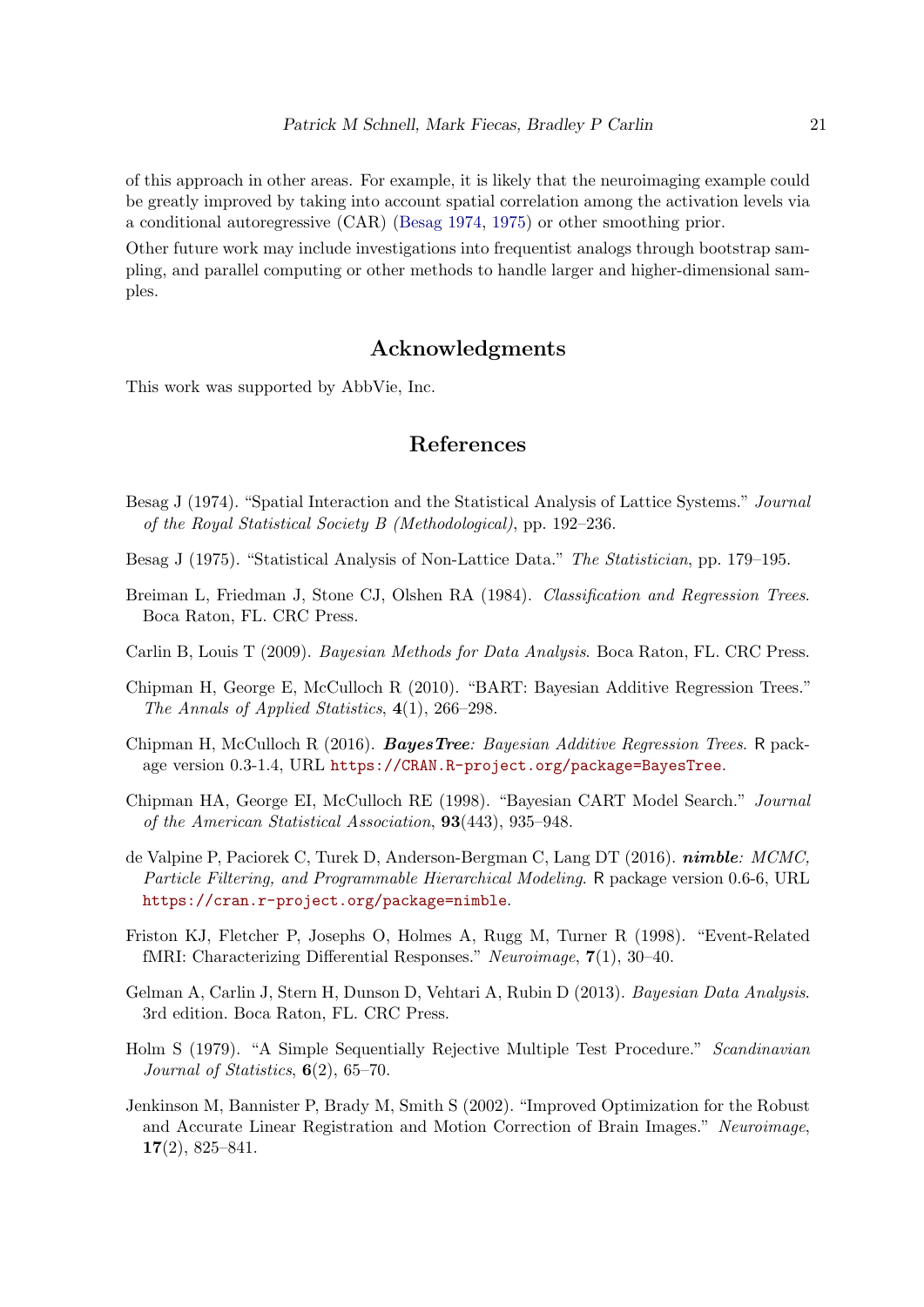- <span id="page-21-12"></span>Marcus R, Peritz E, Ruben K (1976). "On Closed Testing Procedures with Special Reference to Ordered Analysis of Variance." Biometrika, 63(3), 655–660.
- <span id="page-21-9"></span>Martins TG, Simpson D, Lindgren F, Rue H (2013). "Bayesian Computing with INLA: New Features." Computational Statistics & Data Analysis, 67, 68-83.
- <span id="page-21-8"></span>Plummer M (2013). rjags: Bayesian Graphical Models Using MCMC. R package version 4-6, URL <https://cran.r-project.org/package=rjags>.
- <span id="page-21-13"></span>Richard J, Pillemer DB (1984). Summing Up: The Science of Reviewing Research. Harvard University Press.
- <span id="page-21-1"></span>Schnell P, Carlin B (2017). *credsubs: Credible Subsets*. R package version 1.0, URL [https:](https://cran.r-project.org/package=credsubs) [//cran.r-project.org/package=credsubs](https://cran.r-project.org/package=credsubs).
- <span id="page-21-0"></span>Schnell PM, Fiecas M, Carlin BP (2020). "credsubs: Multiplicity-Adjusted Subset Identification." Journal of Statistical Software, (in press).
- <span id="page-21-4"></span>Schnell PM, Müller P, Tang Q, Carlin BP (2018). "Multiplicity-Adjusted Semiparametric Benefiting Subgroup Identification in Clinical Trials." Clinical Trials, 15(1), 75–86.
- <span id="page-21-3"></span>Schnell PM, Tang Q, Müller P, Carlin BP  $(2017)$ . "Subgroup Inference for Multiple Treatments and Multiple Endpoints." Annals of Applied Statistics, 11(2), 949–966.
- <span id="page-21-2"></span>Schnell PM, Tang Q, Offen WW, Carlin BP (2016). "A Bayesian Credible Subgroups Approach to Identifying Patient Subgroups with Positive Treatment Effects." Biometrics, 72(4), 1026– 1036.
- <span id="page-21-5"></span>Simon R (2002). "Bayesian Subset Analysis: Application to Studying Treatment-by-Gender Interactions." Statistics in Medicine, 21(19), 2909–2916.
- <span id="page-21-10"></span>Stan Development Team (2016). "**RStan**: The R Interface to **Stan**." R package version 2.14.1, URL <http://mc-stan.org/>.
- <span id="page-21-7"></span>Sturtz S, Ligges U, Gelman A (2005). "R2WinBUGS: A Package for Running WinBUGS from R." Journal of Statistical Software, 12(3), 1–16. URL <http://www.jstatsoft.org>.
- <span id="page-21-14"></span>The FIL Methods Group (2014). SPM12 Manual. URL [http://www.fil.ion.ucl.ac.uk/](http://www.fil.ion.ucl.ac.uk/spm/software/) [spm/software/](http://www.fil.ion.ucl.ac.uk/spm/software/).
- <span id="page-21-11"></span>Uusipaikka E (1983). "Exact Confidence Bands for Linear Regression over Intervals." Journal of the American Statistical Association, 78(383), 638–644.
- <span id="page-21-15"></span>Woolrich MW, Jbabdi S, Patenaude B, Chappell M, Makni S, Behrens T, Beckmann C, Jenkinson M, Smith SM (2009). "Bayesian Analysis of Neuroimaging Data in FSL." Neuroimage, 45(1), S173–S186.
- <span id="page-21-6"></span>Zhang Z, Seibold H, Vettore MV, Song WJ, François V (2018). "Subgroup Identification in Clinical Trials: An Overview of Available Methods and Their Implementations with R." Annals of Translational Medicine, 6(7).